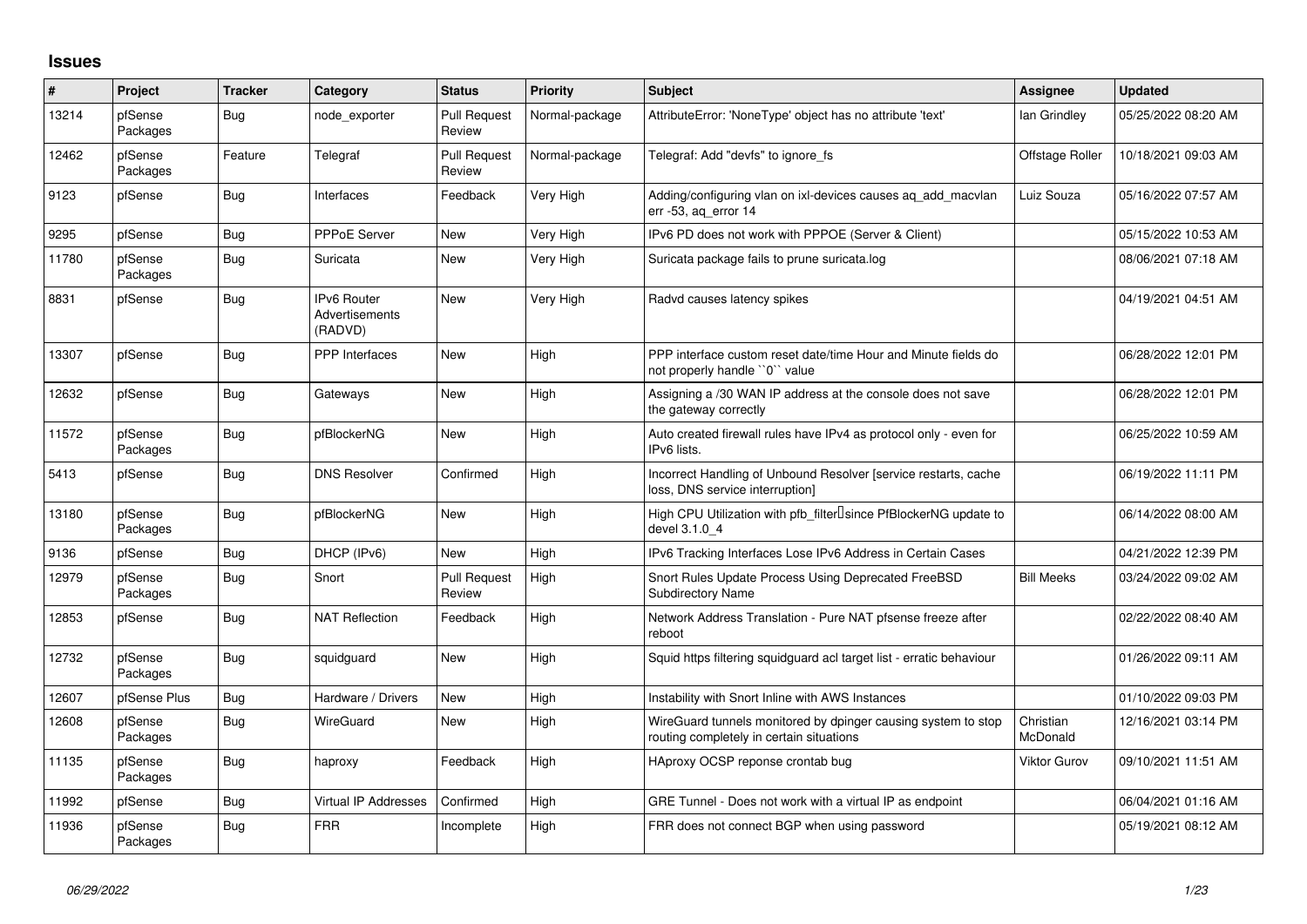| $\vert$ # | Project             | <b>Tracker</b> | Category     | <b>Status</b> | Priority | <b>Subject</b>                                                                                                                                                                | <b>Assignee</b> | <b>Updated</b>      |
|-----------|---------------------|----------------|--------------|---------------|----------|-------------------------------------------------------------------------------------------------------------------------------------------------------------------------------|-----------------|---------------------|
| 11563     | pfSense<br>Packages | Bug            | <b>BIND</b>  | <b>New</b>    | High     | BIND GUI writes TXT records > 255 characters                                                                                                                                  |                 | 02/27/2021 07:11 AM |
| 11158     | pfSense<br>Packages | Bug            | <b>FRR</b>   | <b>New</b>    | High     | <b>FRR Prefix Lists</b>                                                                                                                                                       |                 | 12/30/2020 04:55 PM |
| 8964      | pfSense             | <b>Bug</b>     | <b>IPsec</b> | <b>New</b>    | High     | IPsec async cryptography advanced setting - TCP traffic not<br>passing through                                                                                                | Luiz Souza      | 12/08/2020 12:09 PM |
| 10760     | pfSense<br>Packages | Bug            | <b>BIND</b>  | <b>New</b>    | High     | pfSense BIND 9.14.12 server terminates due to assertion failure                                                                                                               |                 | 07/11/2020 04:53 PM |
| 10252     | pfSense<br>Packages | Bug            | pfBlockerNG  | <b>New</b>    | High     | pfblockerng-devel                                                                                                                                                             |                 | 02/11/2020 05:18 PM |
| 9724      | pfSense<br>Packages | <b>Bug</b>     | pfBlockerNG  | <b>New</b>    | High     | pfblockerng-firewall-filter-service-will-not-start                                                                                                                            |                 | 09/05/2019 06:32 AM |
| 8513      | pfSense<br>Packages | Bug            | FreeRADIUS   | <b>New</b>    | High     | Freeradius 3.x Idap problem                                                                                                                                                   |                 | 02/18/2019 05:22 PM |
| 6988      | pfSense<br>Packages | <b>Bug</b>     | Snort        | <b>New</b>    | High     | SNORT Package PHP memory error                                                                                                                                                |                 | 06/28/2018 10:00 PM |
| 8438      | pfSense<br>Packages | Bug            | haproxy      | <b>New</b>    | High     | haproxy: can't use ACL for cert with http-response actions                                                                                                                    |                 | 05/24/2018 01:12 PM |
| 8158      | pfSense             | <b>Bug</b>     | Interfaces   | <b>New</b>    | High     | IPv6 Track Interface issue with more than one WAN-Gateway<br>and a number of internal interfaces at least track interface from<br>one interface does not work on regular base |                 | 12/03/2017 09:00 AM |
| 8089      | pfSense             | Bug            | Interfaces   | <b>New</b>    | High     | VLAN page breaks after config restore to new hardware.                                                                                                                        |                 | 11/21/2017 01:38 PM |
| 8050      | pfSense             | Bug            | Interfaces   | New           | High     | Enabling bridge while interfaces have link freezes console                                                                                                                    |                 | 11/03/2017 04:38 PM |
| 7730      | pfSense             | <b>Bug</b>     | Interfaces   | <b>New</b>    | High     | 2.3.4 1 greX: loop detected when hit save on filter rules or<br>interfaces                                                                                                    |                 | 07/27/2017 08:16 AM |
| 7388      | pfSense<br>Packages | <b>Bug</b>     | Suricata     | <b>New</b>    | High     | Suricata does not property recognize MTU for PPPOE interfaces                                                                                                                 |                 | 03/15/2017 05:17 AM |
| 5355      | pfSense             | <b>Bug</b>     | <b>IPsec</b> | <b>New</b>    | High     | on Dynamic WAN IP (DHCP Client) it takes 10 minutes before<br>Phase1 reconnects                                                                                               |                 | 07/08/2016 10:29 PM |
| 4845      | pfSense             | Bug            | CARP         | Confirmed     | High     | CARP preemption doesn't switch to backup where connectivity<br>between systems is lost but not NIC link                                                                       |                 | 07/28/2015 07:55 AM |
| 12160     | pfSense<br>Packages | Regression     | syslog-ng    | Feedback      | High     | An invalid configuration is generated when choosing TLS as the<br>default protocol                                                                                            | Jim Pingle      | 07/23/2021 03:27 PM |
| 11534     | pfSense<br>Packages | Regression     | FreeRADIUS   | <b>New</b>    | High     | FreeRADIUS EAP anonymous connection forbidden out-of-tunnel                                                                                                                   |                 | 07/14/2021 02:32 AM |
| 13227     | pfSense             | Feature        | <b>IPsec</b> | New           | High     | Enable IPSec Virtual IP Pool assignment by Radius for Mobile<br>Users - SIMPLE FIX                                                                                            |                 | 05/27/2022 10:15 AM |
| 13179     | pfSense<br>Packages | Feature        | pfBlockerNG  | New           | High     | Search based on CIDR                                                                                                                                                          |                 | 05/17/2022 09:45 AM |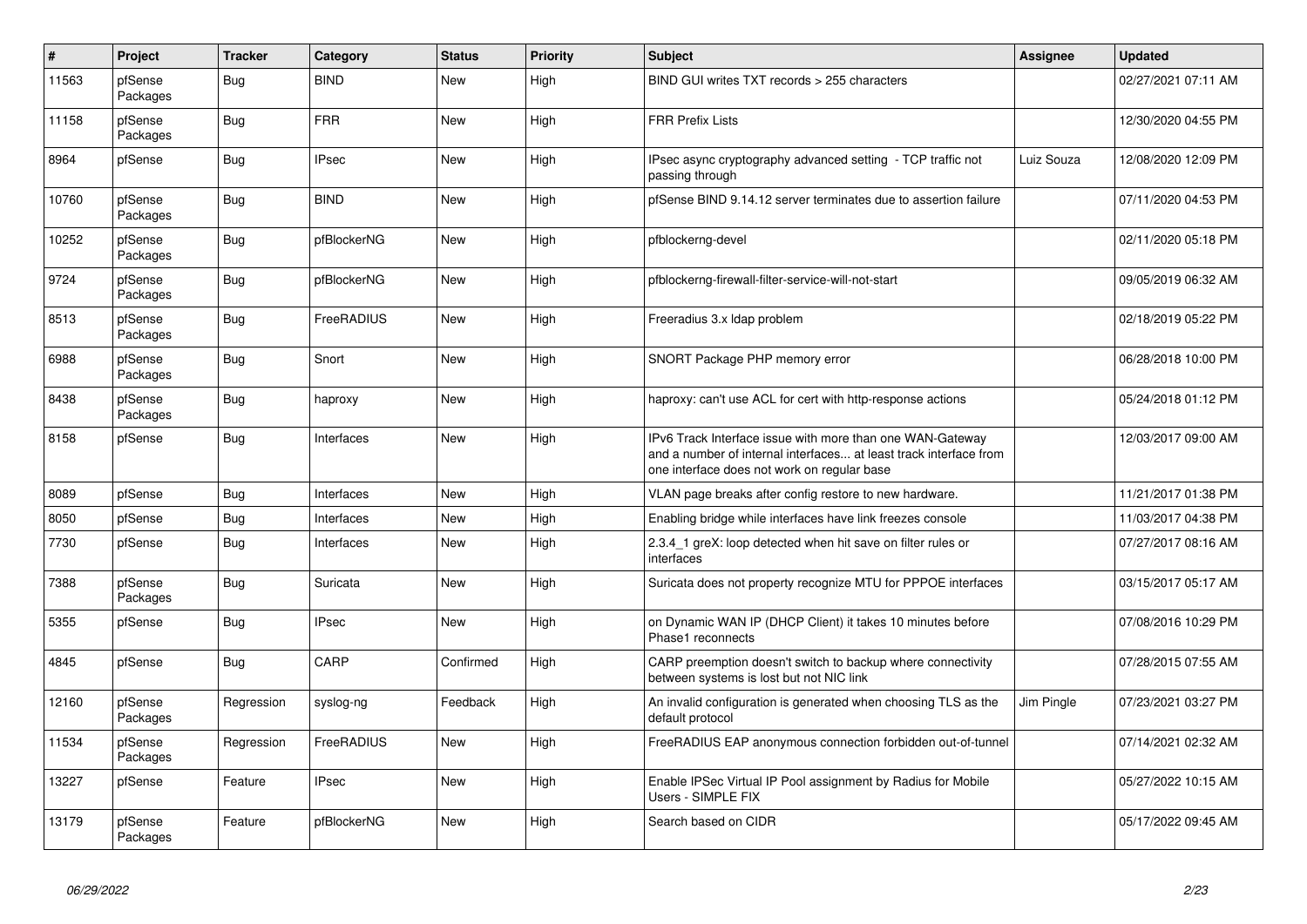| #     | Project             | <b>Tracker</b> | Category            | <b>Status</b>                 | Priority | Subject                                                                                                                                        | <b>Assignee</b>                | <b>Updated</b>      |
|-------|---------------------|----------------|---------------------|-------------------------------|----------|------------------------------------------------------------------------------------------------------------------------------------------------|--------------------------------|---------------------|
| 12932 | pfSense<br>Packages | Feature        | pfBlockerNG         | New                           | High     | pfblockerng per user whitelist                                                                                                                 |                                | 03/11/2022 11:08 AM |
| 12746 | pfSense             | Feature        | Interfaces          | New                           | High     | IPoE feature for WAN interface                                                                                                                 |                                | 02/01/2022 01:42 AM |
| 12520 | pfSense<br>Packages | Feature        | Squid               | New                           | High     | [Squid] - Allow or Deny Mappings from IP/Host/GeoIP sources                                                                                    |                                | 11/12/2021 02:13 PM |
| 9046  | pfSense<br>Packages | Feature        | Telegraf            | New                           | High     | telegraf feature request                                                                                                                       |                                | 02/18/2019 03:38 PM |
| 7521  | pfSense             | Feature        | Package System      | <b>New</b>                    | High     | Package Updates via Mirror                                                                                                                     |                                | 05/04/2017 08:21 PM |
| 12354 | pfSense<br>Packages | Todo           | haproxy             | Feedback                      | High     | Update haproxy-devel to mitigate CVE-2021-40346                                                                                                | Viktor Gurov                   | 05/12/2022 08:50 AM |
| 13311 | pfSense Docs        | New Content    | Troubleshooting     | New                           | High     | Add troubleshooting tips for ZFS boot issues                                                                                                   |                                | 06/28/2022 11:04 AM |
| 13317 | pfSense             | <b>Bug</b>     | PHP Interpreter     | Feedback                      | Normal   | 'array_filter'' PHP Errors in ''interfaces.inc''                                                                                               | Reid Linnemanr                 | 06/29/2022 08:06 AM |
| 13132 | pfSense             | <b>Bug</b>     | Backup / Restore    | <b>New</b>                    | Normal   | Two SSHDATA Sections in Restored Config Breaks Unit                                                                                            | Jim Pingle                     | 06/29/2022 07:53 AM |
| 13093 | pfSense             | Bug            | Authentication      | In Progress                   | Normal   | LDAP authentication fails with extended query and RFC2307<br>group lookups enabled                                                             | Chris Linstruth                | 06/28/2022 06:09 PM |
| 13154 | pfSense<br>Packages | <b>Bug</b>     | pfBlockerNG         | Confirmed                     | Normal   | pfBlocker causing excessive CPU load                                                                                                           |                                | 06/28/2022 01:14 PM |
| 13310 | pfSense             | <b>Bug</b>     | Rules / NAT         | Feedback                      | Normal   | Each line in the NPt destination IPv6 prefix list also contains the<br>network of the previous line when multiple choices are present          | Jim Pingle                     | 06/28/2022 12:01 PM |
| 13303 | pfSense             | Bug            | <b>Dynamic DNS</b>  | <b>Pull Request</b><br>Review | Normal   | DynDNS - DNSExit no longer working                                                                                                             | Koen Zomers                    | 06/28/2022 12:01 PM |
| 13298 | pfSense             | Bug            | <b>Dynamic DNS</b>  | <b>Pull Request</b><br>Review | Normal   | Dynv6 does not check response code when updating                                                                                               | <b>Tiago Beling</b><br>d'Avila | 06/28/2022 12:01 PM |
| 13295 | pfSense             | <b>Bug</b>     | Gateway Monitoring  | <b>Pull Request</b><br>Review | Normal   | Incorrect function parameters for "get dpinger status()" call in<br>`gwlb.inc``                                                                |                                | 06/28/2022 12:01 PM |
| 13254 | pfSense             | Bug            | <b>DNS Resolver</b> | New                           | Normal   | DNS resolver does not update "unbound.conf" file during link<br>down events                                                                    |                                | 06/28/2022 12:01 PM |
| 13253 | pfSense             | <b>Bug</b>     | DHCP (IPv6)         | <b>New</b>                    | Normal   | 'dhcp6c' is not restarted when applying settings when multiple<br>WANs are configured for DHCP6                                                |                                | 06/28/2022 12:01 PM |
| 13243 | pfSense             | <b>Bug</b>     | OpenVPN             | <b>Pull Request</b><br>Review | Normal   | OpenVPN status for multi-user VPN shows info icon to display<br>RADIUS rules when there are none to display                                    | Marcos<br>Mendoza              | 06/28/2022 12:01 PM |
| 13240 | pfSense             | <b>Bug</b>     | Rules / NAT         | New                           | Normal   | User is forced to pick an NPt destination IPv6 prefix length even<br>when choosing a drop-down entry which contains a defined prefix<br>length | Jim Pingle                     | 06/28/2022 12:01 PM |
| 13228 | pfSense             | <b>Bug</b>     | Interfaces          | New                           | Normal   | Recovering interface gateway may not be added back into<br>gateway groups and rules when expected                                              | Jim Pingle                     | 06/28/2022 12:01 PM |
| 13225 | pfSense             | <b>Bug</b>     | Interfaces          | New                           | Normal   | Bridges with QinQ interfaces not properly set up at boot                                                                                       | Viktor Gurov                   | 06/28/2022 12:01 PM |
| 13218 | pfSense             | Bug            | Interfaces          | Pull Request<br>Review        | Normal   | GIF-based interface MTU is assigned to parent interface on boot<br>when parent interface is a LAGG                                             | Viktor Gurov                   | 06/28/2022 12:01 PM |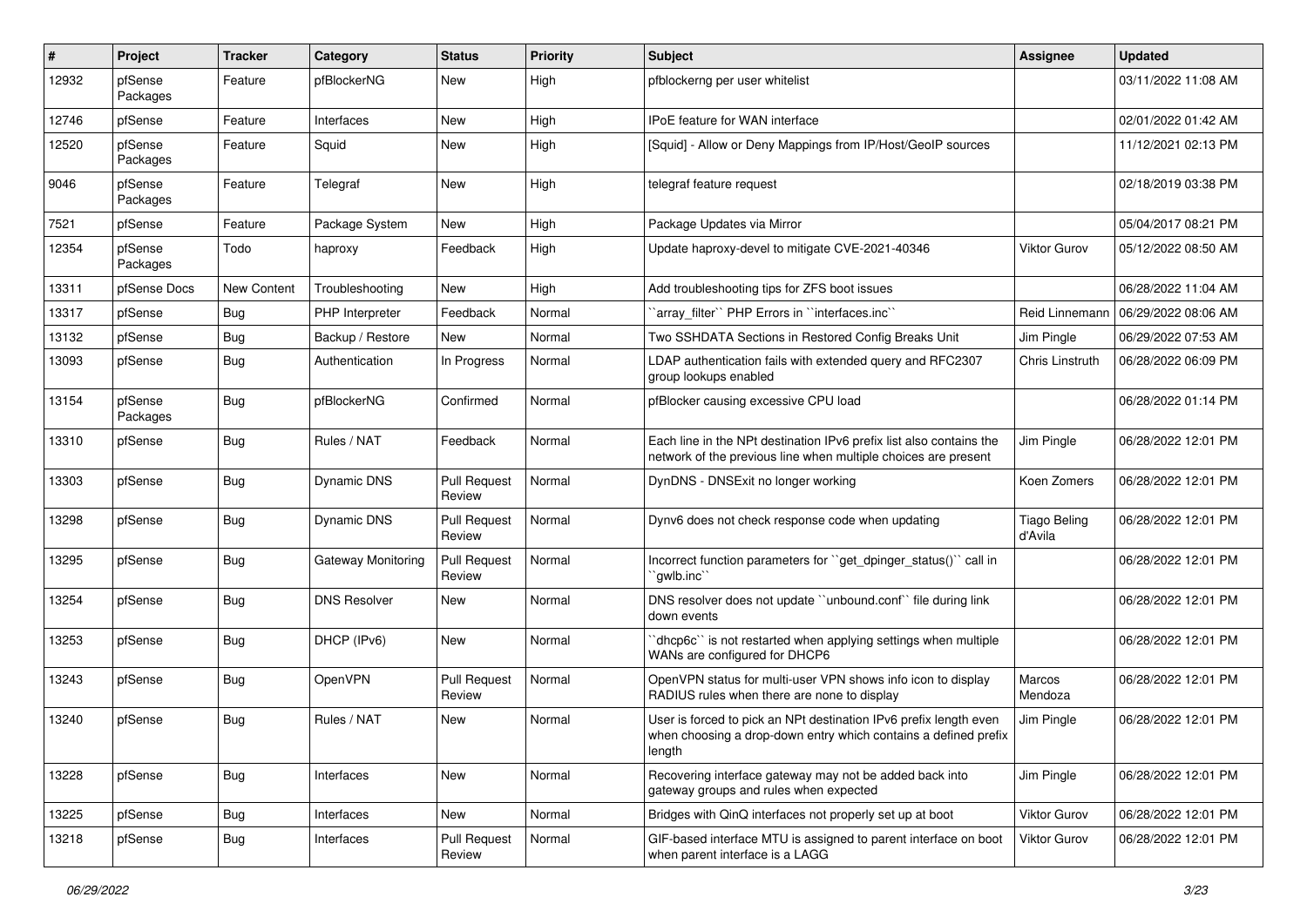| #     | Project             | <b>Tracker</b> | Category             | <b>Status</b>                 | <b>Priority</b> | <b>Subject</b>                                                                                                   | Assignee            | <b>Updated</b>      |
|-------|---------------------|----------------|----------------------|-------------------------------|-----------------|------------------------------------------------------------------------------------------------------------------|---------------------|---------------------|
| 13102 | pfSense             | Bug            | IPsec                | <b>New</b>                    | Normal          | Deleting an IPSec tunnel doesn't destroy the SA (SADs/SPDs),<br>causes crash in status ipsec.php                 | Viktor Gurov        | 06/28/2022 12:01 PM |
| 13076 | pfSense             | Bug            | Gateway Monitoring   | New                           | Normal          | Marking a gateway as down does not affect IPsec entries using<br>gateway groups                                  |                     | 06/28/2022 12:01 PM |
| 13014 | pfSense             | <b>Bug</b>     | <b>IPsec</b>         | <b>New</b>                    | Normal          | Charon.vici can get in a bad state                                                                               | Mateusz Guzik       | 06/28/2022 12:01 PM |
| 12960 | pfSense             | Bug            | Installer            | <b>New</b>                    | Normal          | VGA installer image defaults to serial console, serial console is<br>default in GUI settings                     |                     | 06/28/2022 12:01 PM |
| 12947 | pfSense             | <b>Bug</b>     | DHCP (IPv6)          | <b>Pull Request</b><br>Review | Normal          | DHCP6 client does not take any action if the interface IPv6<br>address changes during renewal                    |                     | 06/28/2022 12:01 PM |
| 12942 | pfSense             | <b>Bug</b>     | Gateways             | <b>New</b>                    | Normal          | Code to kill states for old gateway when reconnecting an interface<br>is incorrect                               | Jim Pingle          | 06/28/2022 12:01 PM |
| 12920 | pfSense             | <b>Bug</b>     | Gateway Monitoring   | <b>Pull Request</b><br>Review | Normal          | Gateway behavior differs when the gateway does not exist in<br>config.xml                                        | Viktor Gurov        | 06/28/2022 12:01 PM |
| 12811 | pfSense             | Bug            | Gateway Monitoring   | New                           | Normal          | Services are not restarted when PPP interfaces connect                                                           | Jim Pingle          | 06/28/2022 12:01 PM |
| 12737 | pfSense             | Bug            | Certificates         | <b>New</b>                    | Normal          | CApath is not defined by default in curl                                                                         |                     | 06/28/2022 12:01 PM |
| 12673 | pfSense             | <b>Bug</b>     | Dashboard            | <b>Pull Request</b><br>Review | Normal          | Firewall Logs Widget fails to update at intervals below 5 seconds.                                               | Viktor Gurov        | 06/28/2022 12:01 PM |
| 12645 | pfSense             | Bug            | <b>IPsec</b>         | <b>New</b>                    | Normal          | 'filterdns'' does not monitor remote IPsec gateways for IPv6<br>address changes                                  | Viktor Gurov        | 06/28/2022 12:01 PM |
| 12612 | pfSense             | <b>Bug</b>     | <b>DNS Resolver</b>  | <b>New</b>                    | Normal          | DNS Resolver is restarted during every "rc.newwanip" event                                                       |                     | 06/28/2022 12:01 PM |
| 12464 | pfSense             | <b>Bug</b>     | Logging              | <b>Pull Request</b><br>Review | Normal          | Syslog Auth messages are sent as Emergency Level                                                                 |                     | 06/28/2022 12:01 PM |
| 12385 | pfSense             | <b>Bug</b>     | Virtual IP Addresses | <b>Pull Request</b><br>Review | Normal          | deleteVIP() does not check 1:1 NAT and Outbound NAT rules                                                        | <b>Viktor Gurov</b> | 06/28/2022 12:01 PM |
| 12335 | pfSense             | Bug            | <b>IPsec</b>         | <b>New</b>                    | Normal          | IPsec DNS inefficiency                                                                                           | Jim Pingle          | 06/28/2022 12:01 PM |
| 12225 | pfSense             | <b>Bug</b>     | Authentication       | <b>Pull Request</b><br>Review | Normal          | Group membership field is not needed for remote groups                                                           | Viktor Gurov        | 06/28/2022 12:01 PM |
| 12079 | pfSense             | <b>Bug</b>     | <b>IGMP Proxy</b>    | <b>New</b>                    | Normal          | IGMPProxy: kernel panic, Sleeping thread owns a non-sleepable<br>lock                                            | Mateusz Guzik       | 06/28/2022 12:01 PM |
| 11539 | pfSense             | <b>Bug</b>     | <b>IPsec</b>         | Feedback                      | Normal          | Mobile IPsec "split include" value of 0.0.0.0/0 causes some<br>clients to fail                                   | Jim Pingle          | 06/28/2022 12:01 PM |
| 11296 | pfSense             | <b>Bug</b>     | Routing              | <b>New</b>                    | Normal          | Static route targets may still reachable via default route when the<br>gateway they should route through is down | Viktor Gurov        | 06/28/2022 12:01 PM |
| 11091 | pfSense             | <b>Bug</b>     | Interfaces           | New                           | Normal          | Interfaces set as disabled in the configuration have an UP status<br>in the operating system at boot             | Viktor Gurov        | 06/28/2022 12:01 PM |
| 3132  | pfSense             | Bug            | Gateway Monitoring   | In Progress                   | Normal          | Gateway events for IPv6 affect IPv4 services and vice versa                                                      | Viktor Gurov        | 06/28/2022 12:01 PM |
| 13309 | pfSense<br>Packages | <b>Bug</b>     | Cron                 | Feedback                      | Normal          | Cron validation prevents special strings such as @reboot                                                         | Jim Pingle          | 06/28/2022 08:22 AM |
| 11626 | pfSense Plus        | Bug            | Authentication       | New                           | Normal          | Google LDAP connection failed due to lack of SNI for TLS 1.3                                                     | Luiz Souza          | 06/27/2022 07:23 AM |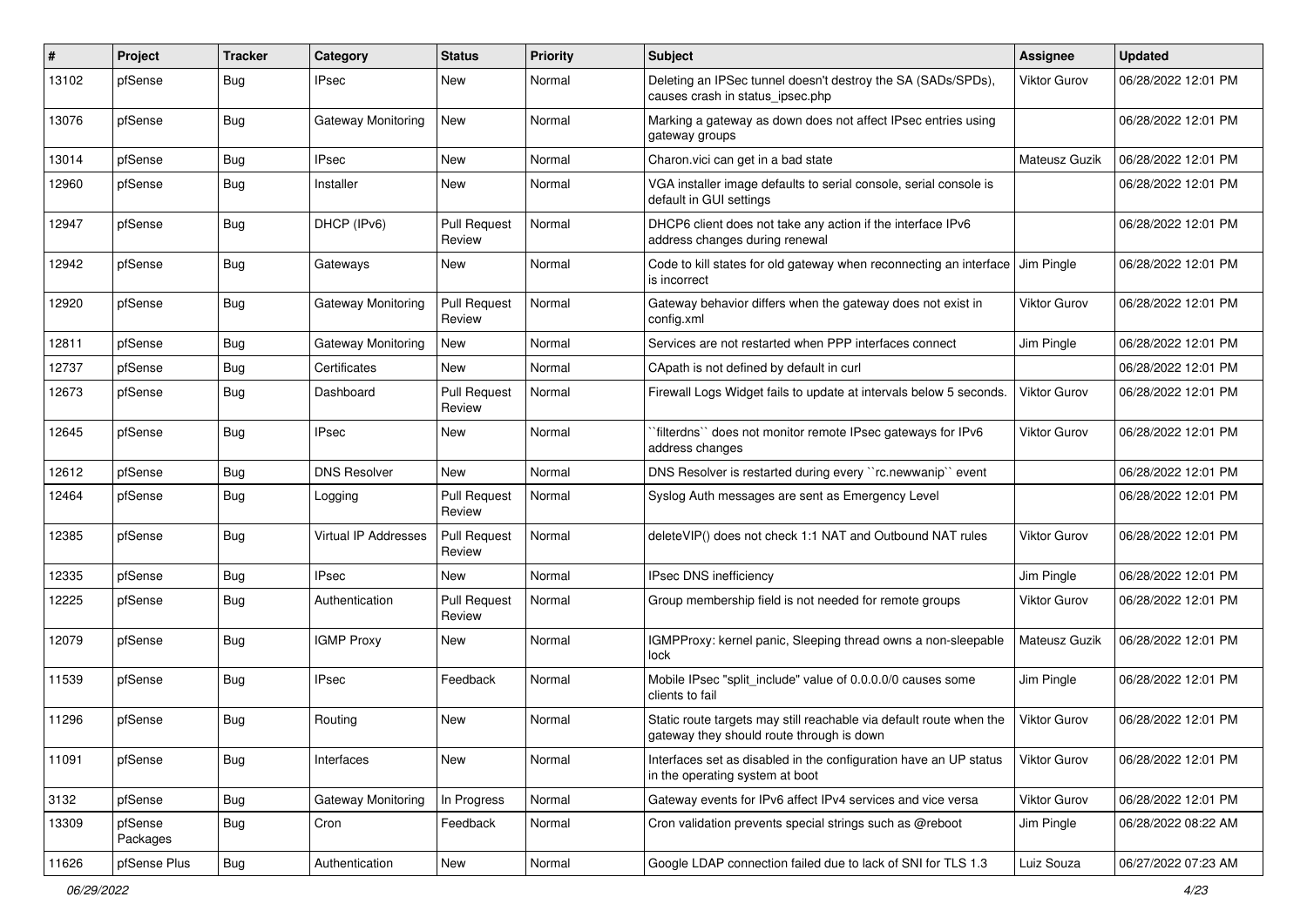| $\vert$ # | Project             | <b>Tracker</b> | Category                        | <b>Status</b> | Priority | Subject                                                                                                              | Assignee            | <b>Updated</b>      |
|-----------|---------------------|----------------|---------------------------------|---------------|----------|----------------------------------------------------------------------------------------------------------------------|---------------------|---------------------|
| 13261     | pfSense<br>Packages | Bug            | sudo                            | Feedback      | Normal   | Input validation rejects empty "sudo" command list, but GUI text<br>says it can be empty                             | Christopher<br>Cope | 06/27/2022 07:19 AM |
| 8207      | pfSense             | Bug            | <b>Operating System</b>         | New           | Normal   | 2.4 cannot boot as a Xen VM with more than 7 NICs                                                                    |                     | 06/25/2022 05:42 PM |
| 9626      | pfSense             | <b>Bug</b>     | Web Interface                   | New           | Normal   | When deny write permission is assigned to a user, there is no<br>error feedback if the user tries to write something |                     | 06/25/2022 05:41 PM |
| 13003     | pfSense             | <b>Bug</b>     | Hardware / Drivers              | <b>New</b>    | Normal   | Malicious Driver Detection event on ixl driver                                                                       |                     | 06/25/2022 05:00 PM |
| 13288     | pfSense             | Bug            | Configuration<br>Backend        | New           | Normal   | Encode FreeRADIUS Custom Options                                                                                     |                     | 06/20/2022 10:36 AM |
| 12982     | pfSense<br>Packages | Bug            | FreeRADIUS                      | <b>New</b>    | Normal   | FreeRadius RadReply table entries missing from pf                                                                    |                     | 06/19/2022 05:38 PM |
| 13280     | pfSense             | Bug            | <b>Unknown</b>                  | <b>New</b>    | Normal   | Entries duplicated in /boot/loader.conf                                                                              |                     | 06/19/2022 11:11 AM |
| 13282     | pfSense Plus        | <b>Bug</b>     | Aliases / Tables                | New           | Normal   | FQDN Aliases Break if an Invalid Domain is Present in the Chain                                                      | Reid Linnemann      | 06/18/2022 03:12 PM |
| 13279     | pfSense             | Bug            | Interfaces                      | <b>New</b>    | Normal   | DHCP config override affects Gateway installation.                                                                   |                     | 06/17/2022 07:25 AM |
| 13167     | pfSense             | Bug            | Dynamic DNS                     | New           | Normal   | phpDynDNS: DigitalOcean ddns update fails (bad request, invalid<br>character '-' in request_id)                      |                     | 06/16/2022 09:30 PM |
| 13277     | pfSense             | <b>Bug</b>     | <b>IGMP Proxy</b>               | <b>New</b>    | Normal   | IGMP Proxy webConfigurator Page Always Produces Error                                                                |                     | 06/16/2022 07:50 PM |
| 13276     | pfSense             | Bug            | <b>IGMP Proxy</b>               | New           | Normal   | IGMP Proxy Error Message for Logging Links to System Log<br>Instead of Routing Log                                   |                     | 06/16/2022 07:48 PM |
| 13273     | pfSense             | Bug            | DHCP (IPv4)                     | <b>New</b>    | Normal   | dhclient can use conflicting recorded leases                                                                         |                     | 06/14/2022 11:07 AM |
| 13267     | pfSense             | Bug            | OpenVPN                         | New           | Normal   | dpinger continues to run on OpenVPN gateway after OpenVPN<br>service is stopped.                                     |                     | 06/12/2022 02:49 PM |
| 13074     | pfSense Plus        | <b>Bug</b>     | Cryptographic<br>Modules        | <b>New</b>    | Normal   | AES-GCM with SafeXcel on Netgate 2100 causes MBUF<br>overload                                                        |                     | 06/12/2022 11:14 AM |
| 13252     | pfSense             | <b>Bug</b>     | Upgrade                         | <b>New</b>    | Normal   | reduce frequency of php-fpm socket connection attempts from<br>check reload status                                   |                     | 06/12/2022 11:11 AM |
| 13206     | pfSense Plus        | <b>Bug</b>     | Hardware / Drivers              | <b>New</b>    | Normal   | SG-3100 LED GPIO hangs                                                                                               |                     | 06/11/2022 07:01 PM |
| 13088     | pfSense             | <b>Bug</b>     | OpenVPN                         | <b>New</b>    | Normal   | OpenVPN Client Overrides: properly hide/show form fields                                                             | Jim Pingle          | 06/08/2022 09:15 AM |
| 10436     | pfSense<br>Packages | Bug            | softflowd                       | New           | Normal   | softflowd no longer sends flow data after upgrade (v0.9.9 1 -><br>V1.0.0)                                            |                     | 06/07/2022 12:25 AM |
| 12878     | pfSense             | Bug            | <b>Traffic Shaper</b><br>(ALTQ) | Incomplete    | Normal   | Traffic shaping by interface, route queue bandwidth inbound, out<br>by a large factor.                               |                     | 06/06/2022 07:03 AM |
| 13249     | pfSense             | Bug            | Console Menu                    | New           | Normal   | Running playback comands multiple times results in PHP error                                                         |                     | 06/06/2022 07:02 AM |
| 12974     | pfSense Plus        | Bug            | Installer                       | New           | Normal   | Typing anything into 1100/2100 recovery installer causes process<br>to stop                                          |                     | 06/05/2022 04:10 PM |
| 12095     | pfSense             | Bug            | Authentication                  | New           | Normal   | Memory leak in pcscd                                                                                                 |                     | 06/01/2022 01:01 PM |
| 13237     | pfSense             | Bug            | DHCP (IPv6)                     | New           | Normal   | dhcp6c script cannot be executed safely                                                                              |                     | 06/01/2022 11:20 AM |
| 13215     | pfSense             | <b>Bug</b>     | Captive Portal                  | Assigned      | Normal   | Allowed MAC/IP/Hostname traffic counts for authorized users                                                          | Reid Linnemann      | 05/31/2022 05:31 PM |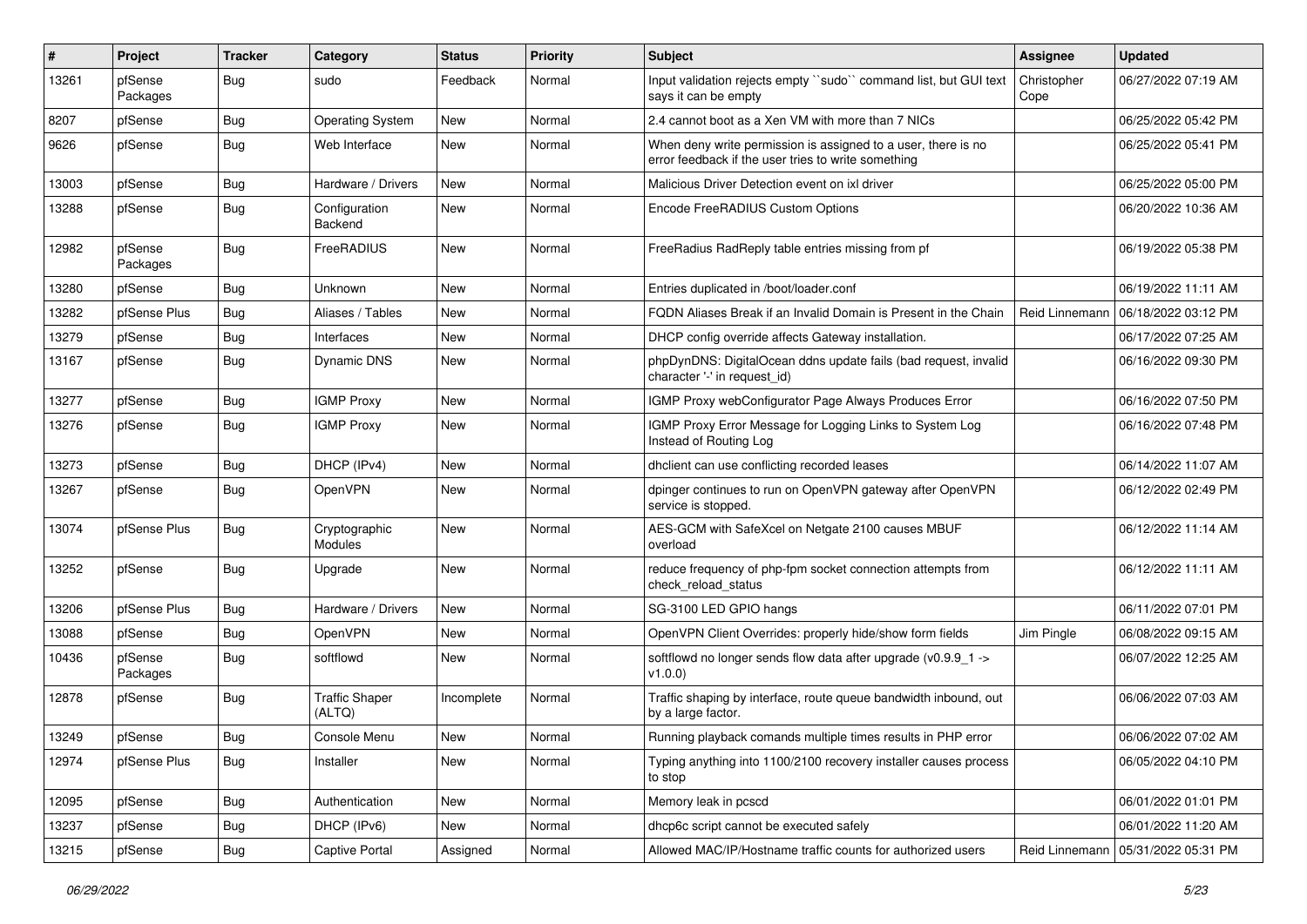| ∦     | Project             | Tracker    | Category                            | <b>Status</b> | <b>Priority</b> | <b>Subject</b>                                                                                                                          | Assignee              | <b>Updated</b>      |
|-------|---------------------|------------|-------------------------------------|---------------|-----------------|-----------------------------------------------------------------------------------------------------------------------------------------|-----------------------|---------------------|
| 13233 | pfSense Plus        | Bug        | OpenVPN                             | Feedback      | Normal          | OpenVPN DCO connection fails with Auth Digest Algorithm set to<br><b>SHA512</b>                                                         |                       | 05/31/2022 03:39 PM |
| 13226 | pfSense             | Bug        | <b>Captive Portal</b>               | Confirmed     | Normal          | Captive Portal doesn't disconnect established OpenVPN link                                                                              | Reid Linnemann        | 05/30/2022 10:38 AM |
| 12877 | pfSense             | <b>Bug</b> | Dynamic DNS                         | Feedback      | Normal          | Cloudflare DynDNS fails to update more than two addresses                                                                               |                       | 05/29/2022 06:56 PM |
| 12875 | pfSense             | <b>Bug</b> | Package System                      | <b>New</b>    | Normal          | Import zabbix-agent6 and zabbix-proxy6 from FreeBSD Ports                                                                               |                       | 05/28/2022 06:50 PM |
| 13224 | pfSense             | Bug        | <b>Notifications</b>                | New           | Normal          | Email notification flood when UPS (NUT) and WAN send<br>notifications                                                                   |                       | 05/27/2022 01:58 AM |
| 13222 | pfSense             | Bug        | UPnP/NAT-PMP                        | <b>New</b>    | Normal          | CARP IP does not listen for NAT-PMP packets                                                                                             |                       | 05/26/2022 02:28 PM |
| 13217 | pfSense             | Bug        | DHCP (IPv4)                         | New           | Normal          | dholient using default pid file location which does not exist                                                                           | Viktor Gurov          | 05/26/2022 08:09 AM |
| 12796 | pfSense             | <b>Bug</b> | Upgrade                             | Confirmed     | Normal          | 2.5.2 -> 2.6.0 upgrade segfaults if certain packages are installed.                                                                     |                       | 05/24/2022 07:43 AM |
| 13202 | pfSense<br>Packages | Bug        | pfBlockerNG                         | New           | Normal          | Missing Protocols on IP Feed Groups Advanced<br>Inbound/Outbound Firewall Rule settings                                                 |                       | 05/23/2022 08:58 AM |
| 13194 | pfSense<br>Packages | <b>Bug</b> | pfBlockerNG                         | New           | Normal          | Remove dead Malc0de feed                                                                                                                |                       | 05/23/2022 05:16 AM |
| 13115 | pfSense<br>Packages | Bug        | WireGuard                           | Feedback      | Normal          | WireGuard panic due to KBI changes in ""udp_tun_func_t()"                                                                               | Christian<br>McDonald | 05/15/2022 10:47 AM |
| 13158 | pfSense             | <b>Bug</b> | Web Interface                       | New           | Normal          | Input validation error when applying limiter changes                                                                                    |                       | 05/14/2022 05:32 PM |
| 9024  | pfSense             | <b>Bug</b> | <b>Traffic Shaper</b><br>(Limiters) | Feedback      | Normal          | Ping packet loss under load when using limiters                                                                                         |                       | 05/12/2022 11:55 AM |
| 13141 | pfSense<br>Packages | Bug        | squidguard                          | <b>New</b>    | Normal          | wrong page squidguard block                                                                                                             |                       | 05/09/2022 05:33 PM |
| 13053 | pfSense<br>Packages | Bug        | <b>ACME</b>                         | <b>New</b>    | Normal          | LoopiaAPI error handling                                                                                                                |                       | 05/05/2022 10:58 AM |
| 13128 | pfSense<br>Packages | <b>Bug</b> | Zabbix                              | <b>New</b>    | Normal          | Zabbix Agent 6: HA Server Setup                                                                                                         |                       | 05/05/2022 01:55 AM |
| 13114 | pfSense<br>Packages | Bug        | <b>BIND</b>                         | Feedback      | Normal          | BIND calls rndc in rc_stop when named is not running                                                                                    | <b>Stuart Wyatt</b>   | 05/04/2022 12:41 PM |
| 12747 | pfSense             | <b>Bug</b> | Logging                             | New           | Normal          | System log is filled by sshquard                                                                                                        |                       | 05/03/2022 03:08 AM |
| 1819  | pfSense             | Bug        | <b>DNS Resolver</b>                 | New           | Normal          | DNS Resolver Not Registering DHCP Server Specified Domain<br>Name                                                                       | Luiz Souza            | 04/28/2022 01:53 PM |
| 11693 | pfSense<br>Packages | Bug        | <b>FRR</b>                          | Feedback      | Normal          | IPv6 static routing fails                                                                                                               | <b>Viktor Gurov</b>   | 04/26/2022 08:50 AM |
| 4500  | pfSense             | <b>Bug</b> | UPnP/NAT-PMP                        | Confirmed     | Normal          | Some miniupnp port mappings are not displayed in the Status<br>page                                                                     |                       | 04/25/2022 12:49 PM |
| 13095 | pfSense<br>Packages | Bug        | Snort                               | Feedback      | Normal          | Snort VRT change in Shared Object Rules path name results in<br>failure to extract and update Snort Shared Object Rules when<br>enabled | <b>Bill Meeks</b>     | 04/25/2022 12:22 PM |
| 13090 | pfSense             | <b>Bug</b> | OpenVPN                             | New           | Normal          | OpenVPN: do not use legacy deprecated netbios settings                                                                                  | Jim Pingle            | 04/22/2022 11:19 AM |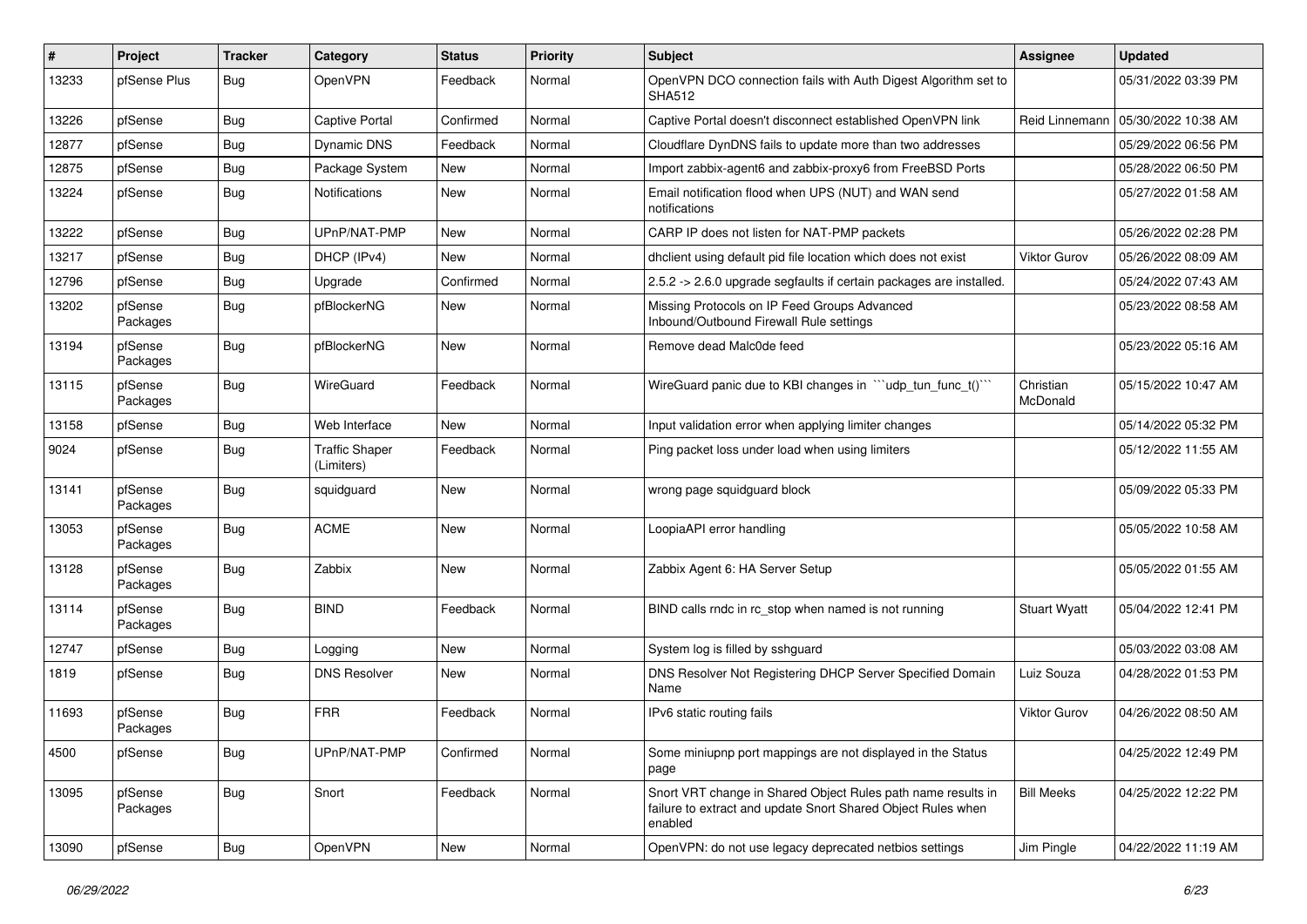| #     | Project             | <b>Tracker</b> | Category                     | <b>Status</b> | <b>Priority</b> | Subject                                                                                                  | <b>Assignee</b>     | <b>Updated</b>      |
|-------|---------------------|----------------|------------------------------|---------------|-----------------|----------------------------------------------------------------------------------------------------------|---------------------|---------------------|
| 13089 | pfSense             | Bug            | OpenVPN                      | New           | Normal          | OpenVPN: fix some netbios options were preserved even if teh<br>Netbios option was unchecked             | Jim Pingle          | 04/22/2022 11:06 AM |
| 13087 | pfSense             | <b>Bug</b>     | OpenVPN                      | <b>New</b>    | Normal          | OpenVPN Server: hide WINS servers list when netbios option is<br>unchecked while WINS servers is checked |                     | 04/22/2022 10:29 AM |
| 10450 | pfSense<br>Packages | <b>Bug</b>     | Squid                        | Feedback      | Normal          | Squid reverse proxy switching peers                                                                      | <b>Viktor Gurov</b> | 04/22/2022 02:21 AM |
| 10572 | pfSense<br>Packages | <b>Bug</b>     | Squid                        | Feedback      | Normal          | STARTTLS option is ignored                                                                               | <b>Viktor Gurov</b> | 04/22/2022 02:20 AM |
| 12330 | pfSense<br>Packages | <b>Bug</b>     | pfBlockerNG                  | Feedback      | Normal          | pfBlockerNG devel creating invalid NAT rules on boot                                                     |                     | 04/21/2022 12:40 PM |
| 12114 | pfSense<br>Packages | <b>Bug</b>     | syslog-ng                    | Feedback      | Normal          | syslog-ng only binds to the last specified interface                                                     |                     | 04/21/2022 12:40 PM |
| 12073 | pfSense<br>Packages | Bug            | NET-SNMP                     | Feedback      | Normal          | netsnmptrapd.conf syntax is wrong                                                                        |                     | 04/21/2022 12:40 PM |
| 11434 | pfSense<br>Packages | Bug            | squidguard                   | Feedback      | Normal          | SquidGuard over 1.16.18_11                                                                               |                     | 04/21/2022 12:40 PM |
| 11185 | pfSense<br>Packages | Bug            | ntop                         | Feedback      | Normal          | Redis service stopping before NtopNg                                                                     |                     | 04/21/2022 12:40 PM |
| 10936 | pfSense<br>Packages | Bug            | haproxy                      | Feedback      | Normal          | both haproxy/haproxy-devel non-existent option lb-agent-chk                                              |                     | 04/21/2022 12:40 PM |
| 10692 | pfSense<br>Packages | Bug            | PIMD                         | Feedback      | Normal          | PIMD starts twice at boot                                                                                |                     | 04/21/2022 12:40 PM |
| 10445 | pfSense<br>Packages | Bug            | <b>BIND</b>                  | Feedback      | Normal          | BIND crashed when added RPZ. rpz is not a master or slave<br>zone.                                       |                     | 04/21/2022 12:40 PM |
| 10393 | pfSense<br>Packages | Bug            | syslog-ng                    | Feedback      | Normal          | Syslog-ng TLS support is broken                                                                          |                     | 04/21/2022 12:40 PM |
| 10330 | pfSense<br>Packages | <b>Bug</b>     | <b>BIND</b>                  | Feedback      | Normal          | BIND zone configuration displays wrong DS resource record with<br>inline DNSSEC signing enabled          |                     | 04/21/2022 12:40 PM |
| 7797  | pfSense<br>Packages | <b>Bug</b>     | Squid                        | Feedback      | Normal          | Squid Reverse Proxy alternating between destinations                                                     |                     | 04/21/2022 12:40 PM |
| 7039  | pfSense<br>Packages | Bug            | haproxy                      | Feedback      | Normal          | HAProxy backend configuration does not handle intermediate<br>CAs properly                               |                     | 04/21/2022 12:40 PM |
| 11970 | pfSense<br>Packages | Bug            | Coreboot                     | <b>New</b>    | Normal          | Netgate Firmware Upgrade Doesn't Work on XG-2758                                                         |                     | 04/21/2022 12:39 PM |
| 11398 | pfSense<br>Packages | <b>Bug</b>     | pfBlockerNG                  | New           | Normal          | pfBlocker upgrade hangs forever                                                                          |                     | 04/21/2022 12:39 PM |
| 10544 | pfSense             | <b>Bug</b>     | User Manager /<br>Privileges | New           | Normal          | It's not possible to add a user to group operator using the gui                                          |                     | 04/21/2022 12:39 PM |
| 10530 | pfSense             | <b>Bug</b>     | Upgrade                      | New           | Normal          | Convert config version to be based on product version                                                    |                     | 04/21/2022 12:39 PM |
| 10513 | pfSense             | Bug            | Rules / NAT                  | New           | Normal          | State issues with policy routing and HA failover                                                         |                     | 04/21/2022 12:39 PM |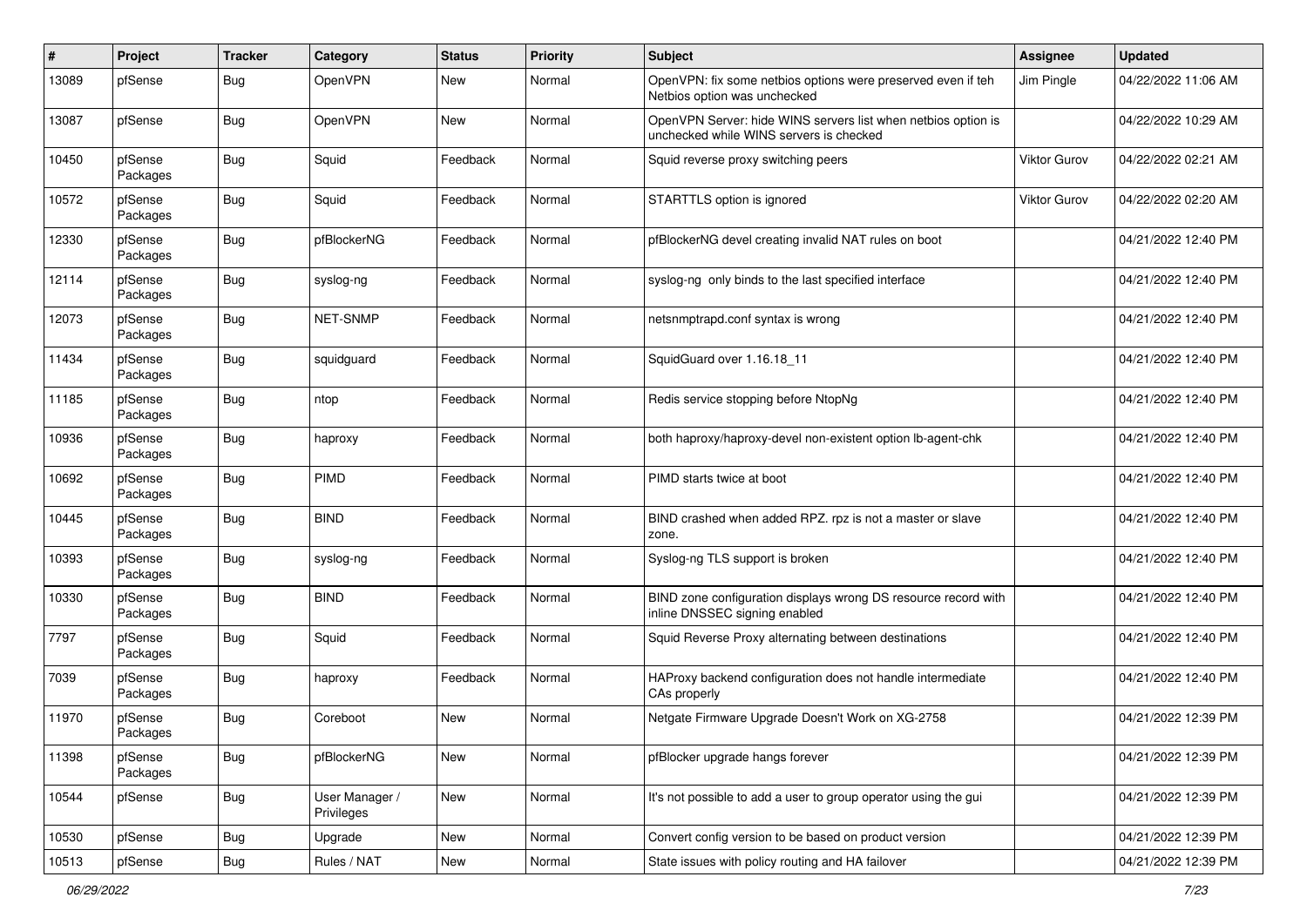| #     | Project             | <b>Tracker</b> | Category                        | <b>Status</b> | <b>Priority</b> | Subject                                                                                                     | Assignee              | <b>Updated</b>      |
|-------|---------------------|----------------|---------------------------------|---------------|-----------------|-------------------------------------------------------------------------------------------------------------|-----------------------|---------------------|
| 10502 | pfSense<br>Packages | <b>Bug</b>     | <b>Ildpd</b>                    | In Progress   | Normal          | LLDP spamming errors on Netgate XG-7100                                                                     |                       | 04/21/2022 12:39 PM |
| 9384  | pfSense             | <b>Bug</b>     | Interfaces                      | Confirmed     | Normal          | devd putting "\$" before variable contents when using single<br>quotes                                      |                       | 04/21/2022 12:39 PM |
| 8313  | pfSense             | <b>Bug</b>     | <b>Notifications</b>            | <b>New</b>    | Normal          | STARTTLS auto detection not working                                                                         |                       | 04/21/2022 12:39 PM |
| 8264  | pfSense<br>Packages | Bug            | FreeRADIUS                      | New           | Normal          | Radiusd restart on WAN change results in freeradius not running<br>(and possible solution)                  |                       | 04/21/2022 12:39 PM |
| 7138  | pfSense             | Bug            | DHCP (IPv6)                     | Assigned      | Normal          | Pfsense wide dhcpv6 client doesn't recognise ifid statement                                                 |                       | 04/21/2022 12:39 PM |
| 6823  | pfSense             | Bug            | Interfaces                      | New           | Normal          | No connectivity after changing link state to UP                                                             |                       | 04/21/2022 12:39 PM |
| 6186  | pfSense             | Bug            | Services                        | <b>New</b>    | Normal          | race conditions in service startup                                                                          |                       | 04/21/2022 12:39 PM |
| 5786  | pfSense             | Bug            | Web Interface                   | New           | Normal          | Check WebConfigurator port for conflicts                                                                    |                       | 04/21/2022 12:39 PM |
| 4154  | pfSense             | Bug            | User Manager /<br>Privileges    | Confirmed     | Normal          | RADIUS authentication not working over IPv6                                                                 |                       | 04/21/2022 12:39 PM |
| 10426 | pfSense<br>Packages | Bug            | Filer                           | Feedback      | Normal          | Filer must validate that File name is uniq                                                                  |                       | 04/20/2022 11:02 AM |
| 13073 | pfSense<br>Packages | Bug            | Squid                           | <b>New</b>    | Normal          | ClamAV - clamd dies with high CPU load and thus the C-ICAP of<br>squid-reverse proxy causes http:500 errors |                       | 04/19/2022 05:38 AM |
| 13068 | pfSense             | Bug            | Aliases / Tables                | <b>New</b>    | Normal          | Error loading rules when URL Table IPs content is empty                                                     |                       | 04/17/2022 09:07 PM |
| 13067 | pfSense             | <b>Bug</b>     | FilterDNS                       | New           | Normal          | filterdns resolve interval is twice the intended value                                                      |                       | 04/17/2022 07:45 PM |
| 12338 | pfSense<br>Packages | Bug            | <b>RRD Summary</b>              | New           | Normal          | RRD Summary does not report data on 3100                                                                    |                       | 04/15/2022 02:54 PM |
| 13051 | pfSense             | Bug            | <b>Traffic Shaper</b><br>(ALTQ) | <b>New</b>    | Normal          | Firewall traffic shaper by interface selection unknow                                                       |                       | 04/12/2022 07:03 AM |
| 12916 | pfSense<br>Packages | Bug            | pfBlockerNG                     | New           | Normal          | pfBlockerNG-devel cron job does not trigger xmlrpc sync                                                     | Viktor Gurov          | 04/11/2022 12:55 PM |
| 13046 | pfSense             | <b>Bug</b>     | Rules / NAT                     | <b>New</b>    | Normal          | Floating rule applied to IPv6 interface with a SLAAC DHCPv6<br>gateway reports error on boot                |                       | 04/11/2022 09:50 AM |
| 13045 | pfSense<br>Packages | Bug            | WireGuard                       | New           | Normal          | Firewall floating rules ignore WireGuard traffic                                                            |                       | 04/11/2022 09:40 AM |
| 13043 | pfSense<br>Packages | Bug            | WireGuard                       | New           | Normal          | OSPF over Wireguard interface doesn't populate neighbors after<br>reboot                                    |                       | 04/11/2022 09:22 AM |
| 12924 | pfSense<br>Packages | <b>Bug</b>     | WireGuard                       | <b>New</b>    | Normal          | <b>DNS Resolver WireGuard ACL Inconsistency</b>                                                             | Christian<br>McDonald | 04/10/2022 10:36 AM |
| 12950 | pfSense             | <b>Bug</b>     | Routing                         | New           | Normal          | OpenVPN as default gateway does not get set at boot time                                                    |                       | 04/09/2022 05:46 PM |
| 13022 | pfSense<br>Packages | <b>Bug</b>     | haproxy                         | Feedback      | Normal          | HAProxy - Sub Frontends ignore Client verification CA certificates                                          |                       | 04/06/2022 12:55 PM |
| 13034 | pfSense<br>Packages | <b>Bug</b>     | Zabbix                          | Feedback      | Normal          | Zabbix6 Agent and Proxy fail to set the PSK from the web GUI in<br>its conf files                           | <b>Viktor Gurov</b>   | 04/06/2022 11:59 AM |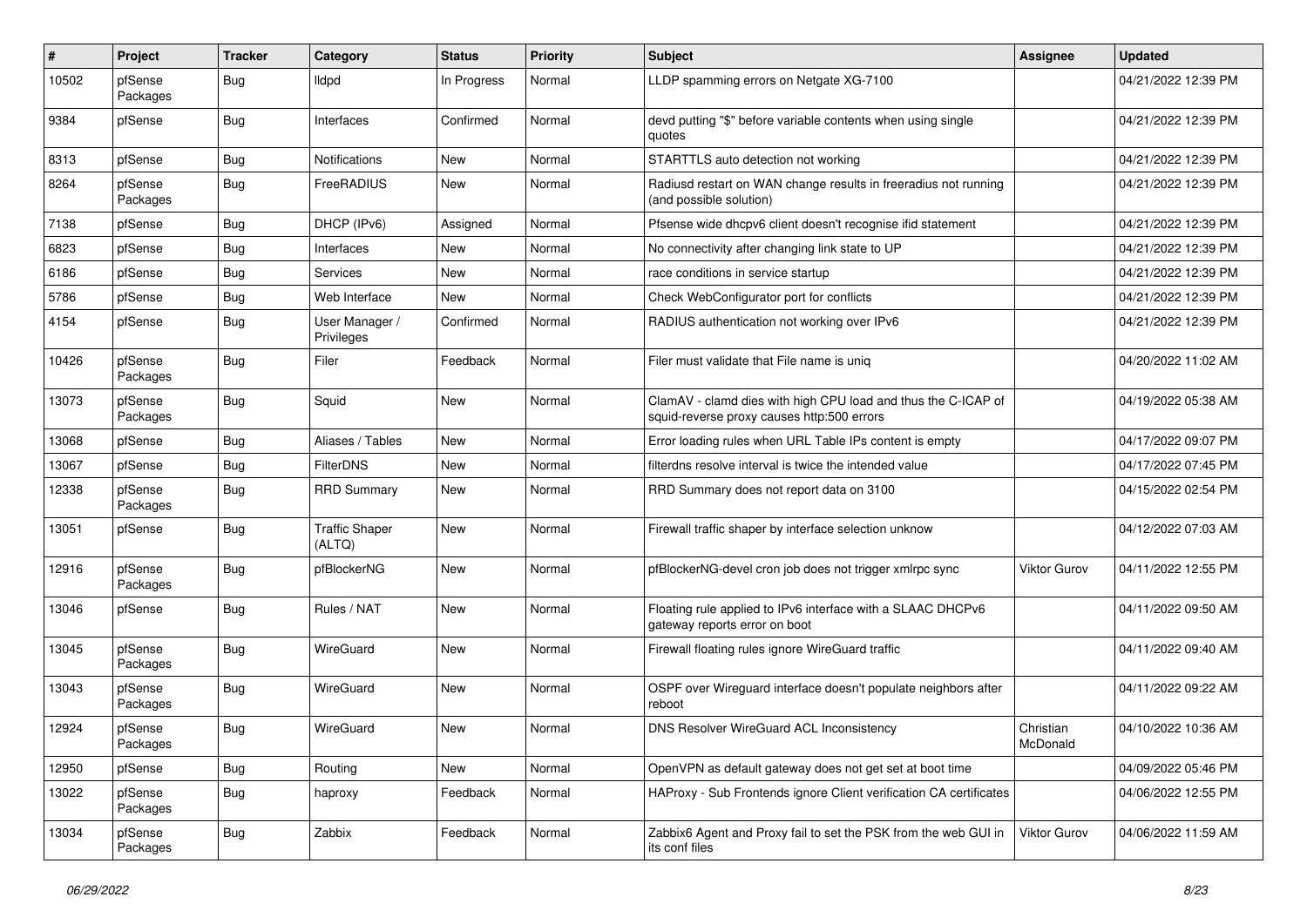| $\#$  | Project             | <b>Tracker</b> | Category                                               | <b>Status</b>                 | <b>Priority</b> | <b>Subject</b>                                                                                                                      | <b>Assignee</b>     | <b>Updated</b>      |
|-------|---------------------|----------------|--------------------------------------------------------|-------------------------------|-----------------|-------------------------------------------------------------------------------------------------------------------------------------|---------------------|---------------------|
| 12956 | pfSense<br>Packages | Bug            | Suricata                                               | Confirmed                     | Normal          | suricata fails to use pcre in SID management (e.g. dropsid.conf)                                                                    |                     | 04/05/2022 12:52 PM |
| 10900 | pfSense<br>Packages | Bug            | Backup                                                 | Feedback                      | Normal          | /packages/backup/backup.php?a=download&t=backup HTTP<br>504, or Sends PHP Error Message as ASCII/Text file Named<br>pfsense.bak.tgz |                     | 04/05/2022 01:51 AM |
| 12774 | pfSense             | <b>Bug</b>     | Backup / Restore                                       | New                           | Normal          | Picture widget image is not saved in backup                                                                                         |                     | 04/04/2022 04:48 AM |
| 13018 | pfSense<br>Packages | Bug            | pfBlockerNG                                            | <b>New</b>                    | Normal          | TLD and DNSBL Safesearch DOH conflict disables TLD block<br>when conflicting DOH FQDN is deselected or whitelisted                  |                     | 04/01/2022 05:59 PM |
| 12959 | pfSense             | <b>Bug</b>     | DHCP (IPv4)                                            | Feedback                      | Normal          | dhcplease process wrongly update host file if client-hostname is<br>empty                                                           |                     | 03/28/2022 10:26 AM |
| 12922 | pfSense             | <b>Bug</b>     | DHCP (IPv4)                                            | <b>New</b>                    | Normal          | Classless static routes received on DHCP WAN can override<br>chosen default gateway                                                 |                     | 03/28/2022 10:08 AM |
| 12706 | pfSense<br>Packages | Bug            | pfBlockerNG                                            | Feedback                      | Normal          | pfBlockerNG and unbound does not work after switching /var to<br>RAM disk                                                           | Viktor Gurov        | 03/24/2022 10:47 AM |
| 12927 | pfSense             | <b>Bug</b>     | OpenVPN                                                | <b>New</b>                    | Normal          | OpenVPN with OCSP enabled allows connections with revoked<br>certificates                                                           |                     | 03/24/2022 08:22 AM |
| 12951 | pfSense<br>Packages | <b>Bug</b>     | <b>FRR</b>                                             | Feedback                      | Normal          | FRR cannot remove IPv6 routes                                                                                                       |                     | 03/22/2022 09:24 PM |
| 12965 | pfSense<br>Packages | Bug            | <b>FRR</b>                                             | <b>Pull Request</b><br>Review | Normal          | FRR BFD peer configuration is handled incorrectly in some cases                                                                     | Viktor Gurov        | 03/22/2022 08:04 AM |
| 12829 | pfSense             | Bug            | <b>Traffic Shaper</b><br>(Limiters)                    | Feedback                      | Normal          | Dummynet kernel module fails to load after upgrade.                                                                                 |                     | 03/17/2022 09:26 AM |
| 12938 | pfSense             | Bug            | <b>IPv6 Router</b><br><b>Advertisements</b><br>(RADVD) | <b>New</b>                    | Normal          | MaxRtrAdvInterval would allow stale DNS servers to be deleted<br>faster                                                             |                     | 03/12/2022 09:37 AM |
| 12623 | pfSense<br>Packages | <b>Bug</b>     | <b>ACME</b>                                            | <b>New</b>                    | Normal          | acme.sh package   DNS-ISPConfig settings                                                                                            | <b>Viktor Gurov</b> | 03/10/2022 03:42 PM |
| 12926 | pfSense             | Bug            | Interfaces                                             | Feedback                      | Normal          | Changing LAGG type on CARP interfaces makes VIPs go to an<br>"init" State                                                           |                     | 03/10/2022 10:52 AM |
| 12869 | pfSense<br>Packages | <b>Bug</b>     | <b>BIND</b>                                            | Feedback                      | Normal          | Bind DNS Package AAAA filtering Broken on new ZFS Installs                                                                          | Viktor Gurov        | 03/09/2022 12:38 PM |
| 12907 | pfSense<br>Packages | <b>Bug</b>     | PIMD                                                   | Feedback                      | Normal          | PIMD: Nonexistent interfaces should be hidden/disabled in<br>pimd.conf before bringing up the service                               |                     | 03/07/2022 03:51 PM |
| 12670 | pfSense<br>Packages | Bug            | <b>ACME</b>                                            | <b>New</b>                    | Normal          | ACME package writes credentials to system log                                                                                       | <b>Viktor Gurov</b> | 03/07/2022 10:58 AM |
| 12905 | pfSense             | <b>Bug</b>     | Web Interface                                          | <b>New</b>                    | Normal          | Add VLAN Re-assignment to Import Interface Mismatch Wizard                                                                          |                     | 03/07/2022 08:05 AM |
| 12899 | pfSense<br>Packages | Bug            | Suricata                                               | New                           | Normal          | Suricata doesn't honor Pass List                                                                                                    |                     | 03/04/2022 01:22 PM |
| 12888 | pfSense             | <b>Bug</b>     | Rules / NAT                                            | <b>New</b>                    | Normal          | pfSense sends un-NATed packets during OpenVPN startup                                                                               |                     | 03/01/2022 03:13 PM |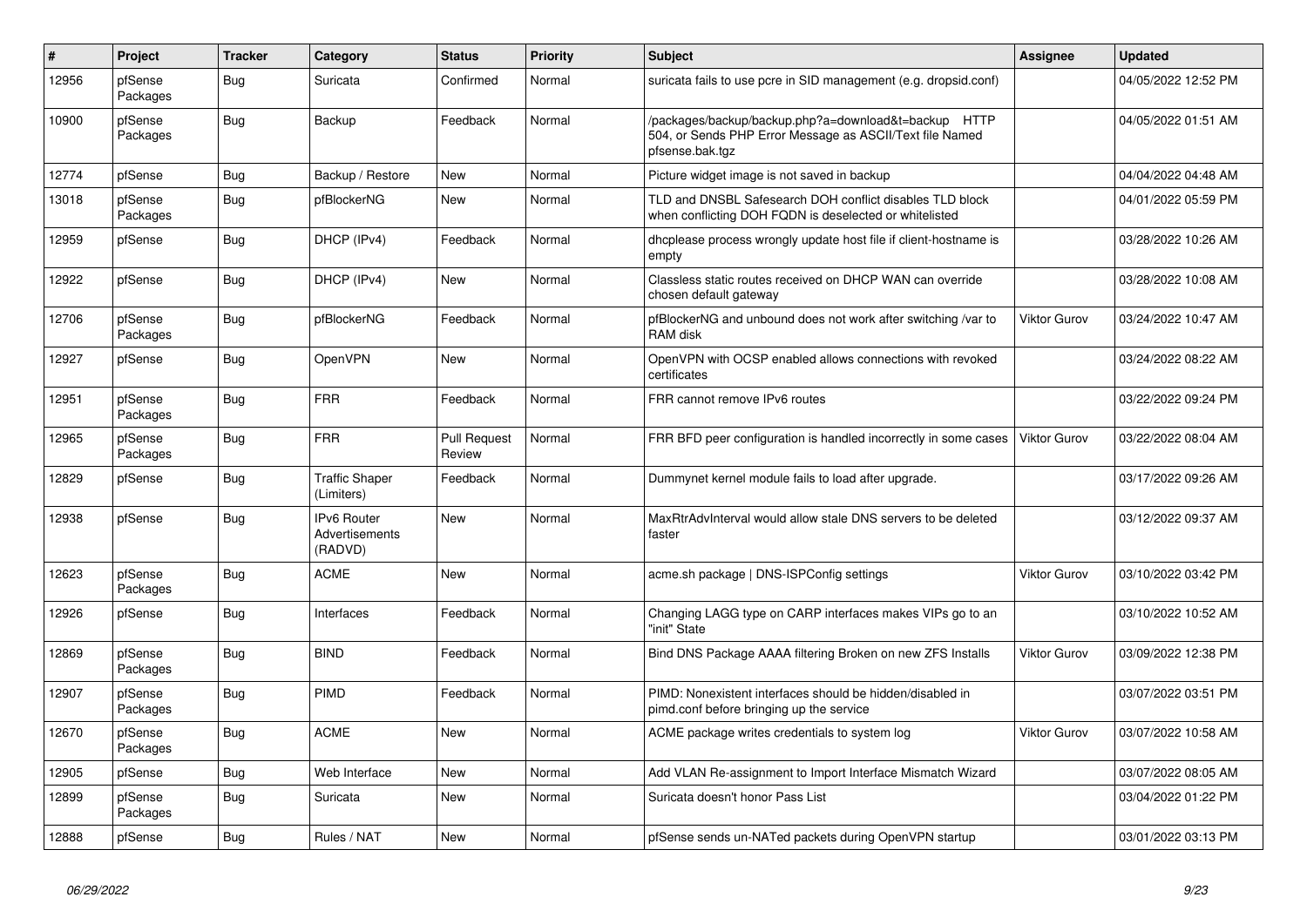| #     | Project             | <b>Tracker</b> | Category                 | <b>Status</b> | <b>Priority</b> | <b>Subject</b>                                                                                                                                                           | Assignee       | <b>Updated</b>      |
|-------|---------------------|----------------|--------------------------|---------------|-----------------|--------------------------------------------------------------------------------------------------------------------------------------------------------------------------|----------------|---------------------|
| 12742 | pfSense<br>Packages | Bug            | FreeRADIUS               | Feedback      | Normal          | freeRADIUS virtual-server-default: modules dailycounter,<br>monthlycounter, noreset counter, expire on login in authorize<br>section prevent virtual server from loading |                | 03/01/2022 12:45 PM |
| 11778 | pfSense             | <b>Bug</b>     | OpenVPN                  | <b>New</b>    | Normal          | OpenVPN uses 100% CPU after experiencing packet loss                                                                                                                     |                | 02/28/2022 07:38 AM |
| 12857 | pfSense             | Bug            | Gateways                 | <b>New</b>    | Normal          | Firewall gateway goes away when making changes to Bridge0<br>device                                                                                                      |                | 02/27/2022 11:20 AM |
| 12259 | pfSense             | Bug            | <b>Operating System</b>  | <b>New</b>    | Normal          | Intel em NICs Suffering Performance Degradation on FreeBSD12                                                                                                             |                | 02/25/2022 09:28 PM |
| 12849 | pfSense             | Bug            | <b>Operating System</b>  | <b>New</b>    | Normal          | pfsync kernel crash on reboot                                                                                                                                            | Mateusz Guzik  | 02/22/2022 02:02 PM |
| 12845 | pfSense<br>Packages | Bug            | softflowd                | <b>New</b>    | Normal          | softflowd wrong vlan tag                                                                                                                                                 |                | 02/21/2022 10:40 AM |
| 12828 | pfSense             | Bug            | Wireless                 | <b>New</b>    | Normal          | pfSense keeps crashing (Fatal trap 12: page fault while in kernel<br>mode)                                                                                               |                | 02/21/2022 07:55 AM |
| 12708 | pfSense             | Bug            | Aliases / Tables         | <b>New</b>    | Normal          | alias with non resolving DNS entry breaks underlying pf table                                                                                                            |                | 02/20/2022 06:13 PM |
| 12822 | pfSense<br>Packages | Bug            | pfBlockerNG              | New           | Normal          | IPv4 Source ASN format not working                                                                                                                                       |                | 02/18/2022 10:47 AM |
| 12823 | pfSense             | Bug            | DHCP (IPv6)              | <b>New</b>    | Normal          | Multiple DHCP6 WAN connections PPPoE interface 'defached'<br>status                                                                                                      |                | 02/18/2022 05:39 AM |
| 8882  | pfSense             | Bug            | Interfaces               | Incomplete    | Normal          | Interface assignments lost on reboot                                                                                                                                     |                | 02/17/2022 02:24 PM |
| 12475 | pfSense<br>Packages | Bug            | OpenVPN Client<br>Export | Feedback      | Normal          | OpenVPN Client Export does not show certificate without private<br>key                                                                                                   | Jim Pingle     | 02/17/2022 08:24 AM |
| 12797 | pfSense             | Bug            | UPnP/NAT-PMP             | <b>New</b>    | Normal          | UPnP+STUN forms invalid outbound NAT rules using the external<br>address discovered from STUN                                                                            |                | 02/15/2022 01:01 PM |
| 12683 | pfSense<br>Packages | Bug            | Snort                    | Feedback      | Normal          | snort get vpns list() does not include OpenVPN CSO                                                                                                                       | Viktor Gurov   | 02/15/2022 10:47 AM |
| 11836 | pfSense<br>Packages | Bug            | <b>FRR</b>               | Assigned      | Normal          | FRR ACCEPTFILTER unstable                                                                                                                                                | Viktor Gurov   | 02/14/2022 07:20 AM |
| 12543 | pfSense             | Bug            | Web Interface            | Feedback      | Normal          | Deleteing a Outbound NAT rule gave me an empty rule and<br>displayed php error in UI.                                                                                    |                | 02/14/2022 04:36 AM |
| 11036 | pfSense<br>Packages | Bug            | haproxy                  | New           | Normal          | <b>HAproxy ACL</b>                                                                                                                                                       |                | 02/11/2022 11:27 AM |
| 8179  | pfSense             | Bug            | DHCP (IPv4)              | Feedback      | Normal          | Incorrect reverse DNS zone in DHCP server config for<br>non-octet-aligned subnet mask                                                                                    | Renato Botelho | 02/09/2022 11:17 PM |
| 8100  | pfSense             | Bug            | CARP                     | New           | Normal          | pfsync Initially Deletes States on Primary for Connections<br>Established through Secondary                                                                              | Luiz Souza     | 02/08/2022 12:59 PM |
| 6799  | pfSense             | Bug            | Rules / NAT              | New           | Normal          | Using NOT (!) with interface subnet macros results unexpected<br>traffic passing when multiple subnets are included in the macro<br>(i.e. VIP subnets)                   |                | 02/07/2022 02:18 PM |
| 12767 | pfSense<br>Packages | Bug            | Avahi                    | New           | Normal          | `Package radavahi-daemon does does not exist in current<br>pfSense version and it has been removed" message on pfSense<br>2.7 restore                                    |                | 02/07/2022 11:28 AM |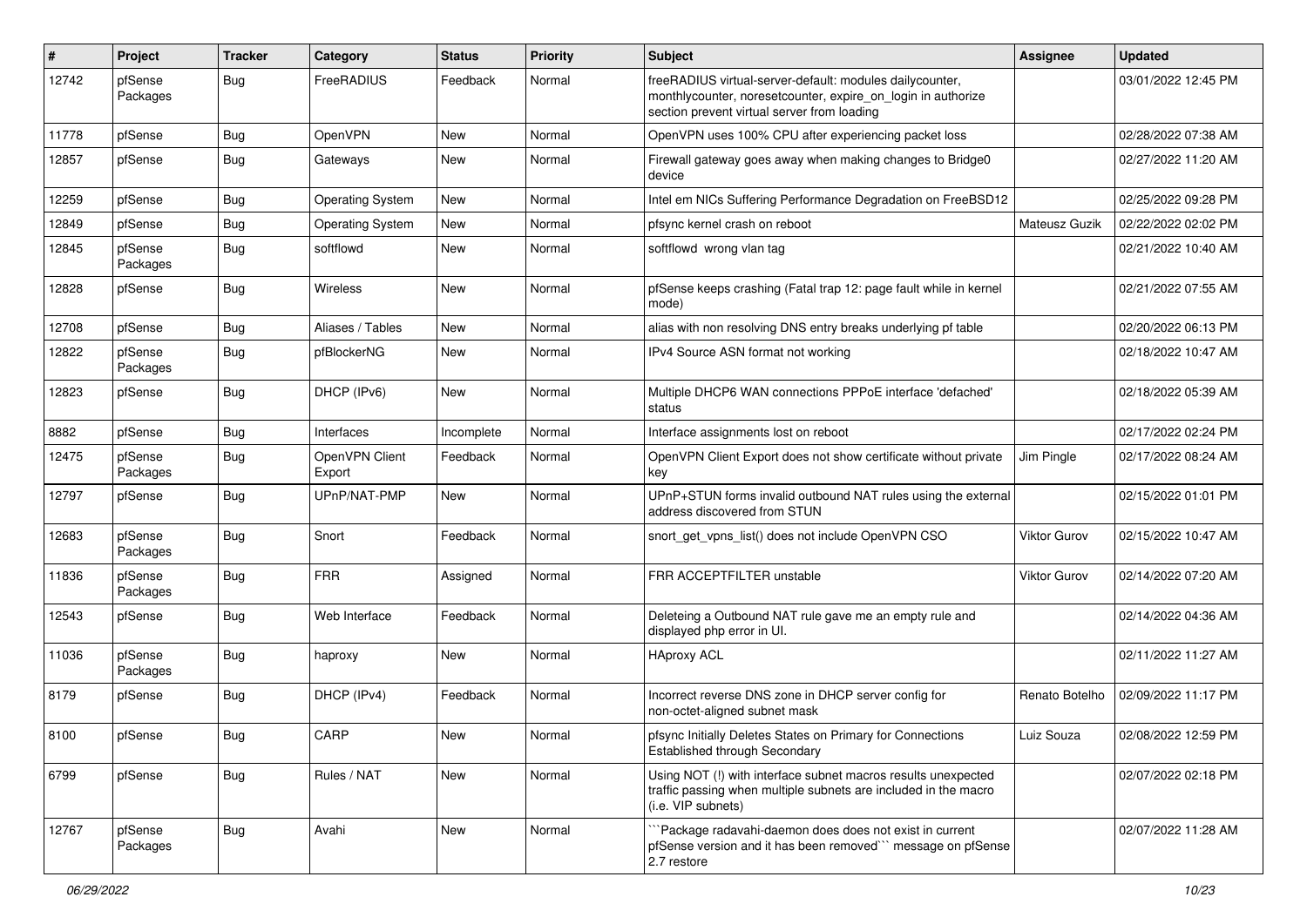| $\#$  | Project             | <b>Tracker</b> | Category                        | <b>Status</b>                 | <b>Priority</b> | <b>Subject</b>                                                                      | <b>Assignee</b>       | <b>Updated</b>      |
|-------|---------------------|----------------|---------------------------------|-------------------------------|-----------------|-------------------------------------------------------------------------------------|-----------------------|---------------------|
| 12762 | pfSense             | <b>Bug</b>     | <b>IPsec</b>                    | <b>New</b>                    | Normal          | IPsec keep alive check ignores Child SA Start Action                                | Viktor Gurov          | 02/07/2022 11:21 AM |
| 12764 | pfSense             | <b>Bug</b>     | Gateways                        | <b>New</b>                    | Normal          | VTI gateway status is pending after assigning the VTI interface                     |                       | 02/07/2022 05:41 AM |
| 12760 | pfSense<br>Packages | Bug            | WireGuard                       | <b>New</b>                    | Normal          | Link-local addresses disallowed on Wireguard interfaces                             | Christian<br>McDonald | 02/07/2022 03:50 AM |
| 12751 | pfSense<br>Packages | <b>Bug</b>     | <b>FRR</b>                      | <b>New</b>                    | Normal          | Improve FRR route restoration after gateway events                                  |                       | 02/06/2022 11:07 PM |
| 12258 | pfSense<br>Packages | Bug            | WireGuard                       | Feedback                      | Normal          | Copy key buttons only work in HTTPS mode                                            |                       | 02/03/2022 04:57 AM |
| 12740 | pfSense             | <b>Bug</b>     | FreeBSD                         | Incomplete                    | Normal          | panic: esp input cb: Unexpected address family                                      |                       | 01/27/2022 01:19 PM |
| 12730 | pfSense             | <b>Bug</b>     | <b>Captive Portal</b>           | <b>New</b>                    | Normal          | RADIUS accounting does not work if WAN is down                                      |                       | 01/26/2022 05:13 AM |
| 12726 | pfSense             | <b>Bug</b>     | Authentication                  | New                           | Normal          | LDAP select container button auto populate                                          |                       | 01/25/2022 01:48 PM |
| 12705 | pfSense             | <b>Bug</b>     | <b>IPsec</b>                    | Incomplete                    | Normal          | ECDSA certificate does not work for IPSec VPN phase 1                               |                       | 01/24/2022 03:22 PM |
| 12720 | pfSense             | <b>Bug</b>     | Rules / NAT                     | <b>Pull Request</b><br>Review | Normal          | Hide the "tag" field on non-floating tabs                                           | Viktor Gurov          | 01/24/2022 03:11 PM |
| 12715 | pfSense             | Bug            | Authentication                  | <b>New</b>                    | Normal          | Long system startup time when LDAP is configured and<br>unavailable during startup. | Christian<br>McDonald | 01/24/2022 05:50 AM |
| 7352  | pfSense             | Bug            | Routing                         | <b>New</b>                    | Normal          | pfSense IPv6 static route is dumped after a WAN flap                                |                       | 01/20/2022 09:35 AM |
| 9500  | pfSense<br>Packages | <b>Bug</b>     | haproxy                         | <b>New</b>                    | Normal          | HAproxy does not delete non-applicable action config                                |                       | 01/18/2022 06:28 AM |
| 6926  | pfSense             | <b>Bug</b>     | UPnP/NAT-PMP                    | <b>New</b>                    | Normal          | Miniupnp advertising expired IPv6 address                                           |                       | 01/15/2022 08:29 PM |
| 1849  | pfSense             | <b>Bug</b>     | <b>Traffic Shaper</b><br>(ALTQ) | <b>New</b>                    | Normal          | Traffic shaper - By Queue view needs to show/use friendly<br>inerface names         |                       | 01/10/2022 08:10 AM |
| 5253  | pfSense             | <b>Bug</b>     | <b>PPP</b> Interfaces           | <b>New</b>                    | Normal          | 3gstats.php 100% CPU                                                                |                       | 01/08/2022 05:02 PM |
| 12260 | pfSense<br>Packages | <b>Bug</b>     | ntop                            | <b>New</b>                    | Normal          | Update popup and version missmatch?                                                 |                       | 01/08/2022 05:53 AM |
| 12667 | pfSense<br>Packages | <b>Bug</b>     | WireGuard                       | <b>New</b>                    | Normal          | Firewall Crashed After Upgrading Wireguard                                          |                       | 01/07/2022 09:18 AM |
| 8516  | pfSense<br>Packages | Bug            | FreeRADIUS                      | <b>New</b>                    | Normal          | FreeRADIUS requires settings re-saved after pfSense upgrade                         | Jim Pingle            | 12/31/2021 05:58 PM |
| 8113  | pfSense             | <b>Bug</b>     | Interfaces                      | New                           | Normal          | MTU setting on bridge, openypn clients ignored                                      |                       | 12/31/2021 05:55 PM |
| 7400  | pfSense             | <b>Bug</b>     | <b>Traffic Graphs</b>           | Assigned                      | Normal          | Traffic Graphs show bad data on 2.3.3 1                                             | <b>Jared Dillard</b>  | 12/31/2021 05:47 PM |
| 6993  | pfSense             | Bug            | OpenVPN                         | New                           | Normal          | OpenVPN status error during CARP state transition                                   | James Webb            | 12/31/2021 05:44 PM |
| 7113  | pfSense             | <b>Bug</b>     | Dashboard                       | New                           | Normal          | Interface name in Traffic Graphs                                                    |                       | 12/31/2021 05:40 PM |
| 4345  | pfSense             | Bug            | <b>Operating System</b>         | Confirmed                     | Normal          | Traffic Shaping doesn't work with Xen netfront driver                               |                       | 12/31/2021 05:30 PM |
| 5629  | pfSense             | <b>Bug</b>     | <b>IPsec</b>                    | New                           | Normal          | Allow for IPsec configuration using certs without a CA                              |                       | 12/31/2021 05:21 PM |
| 12423 | pfSense<br>Packages | Bug            | pfBlockerNG                     | Feedback                      | Normal          | Dashboard shows "SQLite database missing, Force Reload<br>DNSBL to recover!"        |                       | 12/31/2021 01:06 PM |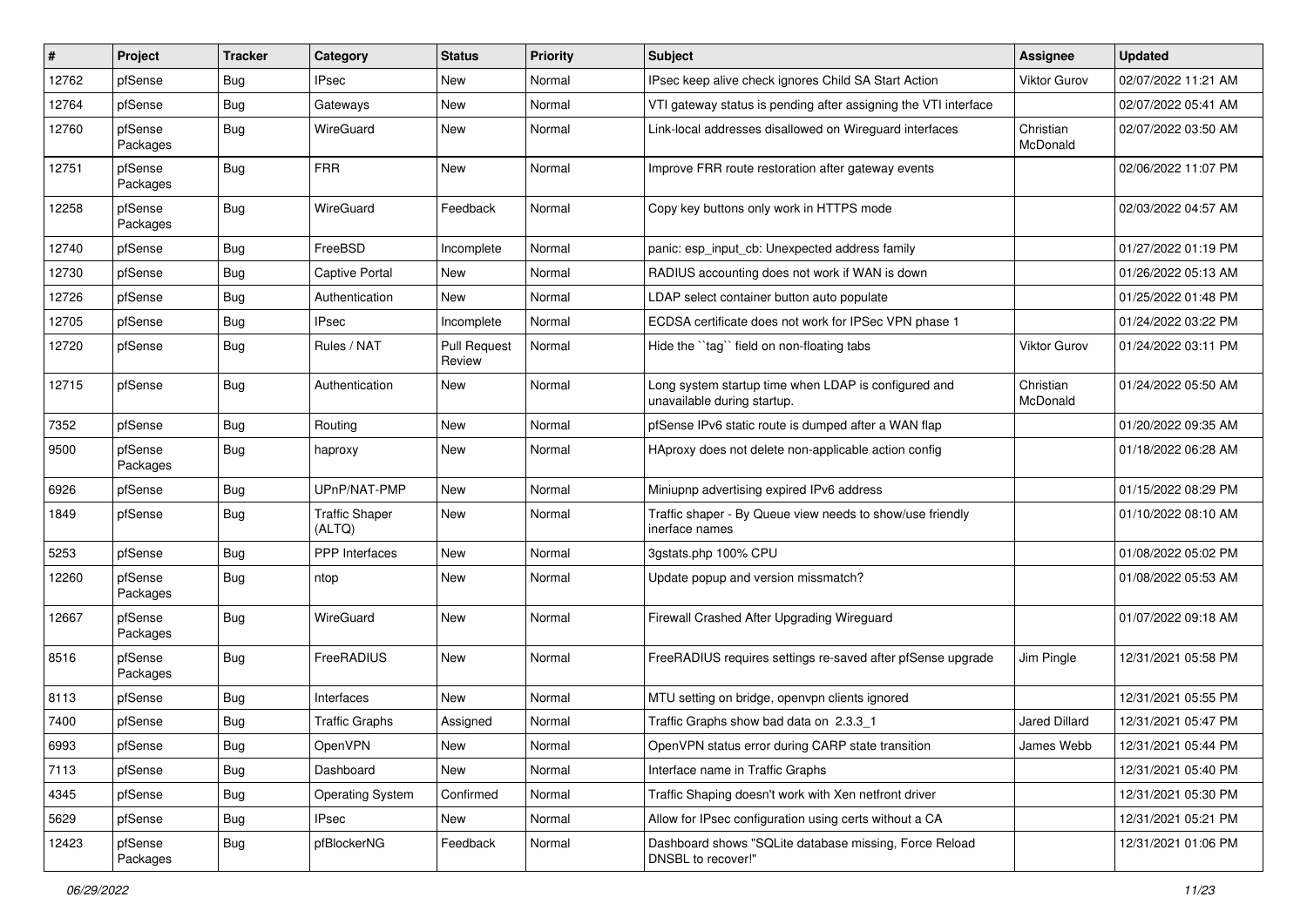| #     | Project             | <b>Tracker</b> | Category                | <b>Status</b> | Priority | Subject                                                                                                                          | Assignee      | <b>Updated</b>      |
|-------|---------------------|----------------|-------------------------|---------------|----------|----------------------------------------------------------------------------------------------------------------------------------|---------------|---------------------|
| 12655 | pfSense<br>Packages | <b>Bug</b>     | Telegraf                | New           | Normal   | telegraf, wireguard plugin failing                                                                                               |               | 12/30/2021 05:51 PM |
| 12414 | pfSense<br>Packages | Bug            | pfBlockerNG             | Feedback      | Normal   | DNSBL SafeSearch page displays input validation error if DoH /<br>DoT blocking is not enabled                                    |               | 12/30/2021 02:49 PM |
| 12206 | pfSense<br>Packages | <b>Bug</b>     | <b>NET-SNMP</b>         | Feedback      | Normal   | Certificate Manager page doesn't show Net-SNMP used<br>certificates                                                              | Viktor Gurov  | 12/30/2021 09:40 AM |
| 6289  | pfSense             | <b>Bug</b>     | Interfaces              | <b>New</b>    | Normal   | IPv6 address not given to track6 interfaces on create                                                                            |               | 12/30/2021 04:17 AM |
| 11872 | pfSense             | Bug            | Interfaces              | New           | Normal   | gif interfaces reporting incorrect traffic counters                                                                              |               | 12/30/2021 04:00 AM |
| 11759 | pfSense             | Bug            | Dashboard               | New           | Normal   | Traffic graphs on dashboard double upload on pppoe links                                                                         |               | 12/30/2021 04:00 AM |
| 12648 | pfSense             | Bug            | Captive Portal          | <b>New</b>    | Normal   | Undocumented variables 'listenporthttp' and 'listenporthttps'                                                                    |               | 12/28/2021 10:44 AM |
| 11098 | pfSense<br>Packages | Bug            | Backup                  | Feedback      | Normal   | Backup Files and Directories plugin crashes firewall if /root<br>specified as backup location                                    | Viktor Gurov  | 12/23/2021 10:45 AM |
| 8827  | pfSense<br>Packages | <b>Bug</b>     | squidguard              | <b>New</b>    | Normal   | Squidguard: ACL redirect modes 'redirect' and 'err page' send<br>unresolvable URLs to the client.                                | Viktor Gurov  | 12/21/2021 05:49 AM |
| 11960 | pfSense             | <b>Bug</b>     | Gateway Monitoring      | Feedback      | Normal   | Gateway Monitoring Traffic Goes Out Default Gateway                                                                              |               | 12/20/2021 05:43 AM |
| 7152  | pfSense             | Bug            | <b>DNS Resolver</b>     | New           | Normal   | Unbound / DNS Resolver issue if "Register DHCP static<br>mappings in the DNS Resolver" set before wildcard DNS custom<br>options |               | 12/18/2021 04:59 PM |
| 5849  | pfSense             | Bug            | CARP                    | New           | Normal   | Routing fail on CARP IPsec                                                                                                       |               | 12/18/2021 04:41 PM |
| 7235  | pfSense             | <b>Bug</b>     | <b>IPsec</b>            | New           | Normal   | 4860 has not got significant IPsec performance rising with<br>enabled HW acceleration                                            | Luiz Souza    | 12/18/2021 04:32 PM |
| 11054 | pfSense<br>Packages | Bug            | FreeRADIUS              | Assigned      | Normal   | Check Client Certificate CN not working as described                                                                             | Viktor Gurov  | 12/14/2021 07:22 AM |
| 3796  | pfSense             | <b>Bug</b>     | Diagnostics             | Confirmed     | Normal   | States summary fails and is very slow with large state tables                                                                    |               | 12/11/2021 08:03 PM |
| 4604  | pfSense             | Bug            | <b>NTPD</b>             | New           | Normal   | NTP time server entries may or may not work, depending upon<br>interfaces selected when configuring NTP service                  |               | 12/11/2021 07:59 PM |
| 1667  | pfSense             | Bug            | L <sub>2</sub> TP       | <b>New</b>    | Normal   | L2TP server does not respond properly from a CARP VIP                                                                            |               | 12/11/2021 07:43 PM |
| 12552 | pfSense             | Bug            | OpenVPN                 | New           | Normal   | "Pull DNS" option within OpenVPN client does not cause pfSense<br>to use DNS servers assigned by remote OpenVPN server           |               | 12/08/2021 08:45 AM |
| 12563 | pfSense             | <b>Bug</b>     | OpenVPN                 | New           | Normal   | OpenVPN server doesn't support Framed-IPv6-Address RADIUS<br>attribute                                                           |               | 12/03/2021 11:19 AM |
| 12547 | pfSense             | <b>Bug</b>     | <b>Operating System</b> | Feedback      | Normal   | unsheduled system reboot/crash                                                                                                   | Mateusz Guzik | 12/01/2021 01:20 PM |
| 12506 | pfSense<br>Packages | <b>Bug</b>     | Suricata                | Feedback      | Normal   | Only selected instance is restarted on suppress list change                                                                      | Viktor Gurov  | 12/01/2021 04:43 AM |
| 11182 | pfSense<br>Packages | Bug            | <b>NRPE</b>             | New           | Normal   | NRPE in HA syncs the bind IP                                                                                                     |               | 12/01/2021 02:15 AM |
| 12542 | pfSense             | <b>Bug</b>     | Virtual IP Addresses    | New           | Normal   | Cannot assign a same IPv6 Link-Local address to different<br>interfaces                                                          |               | 11/25/2021 01:41 AM |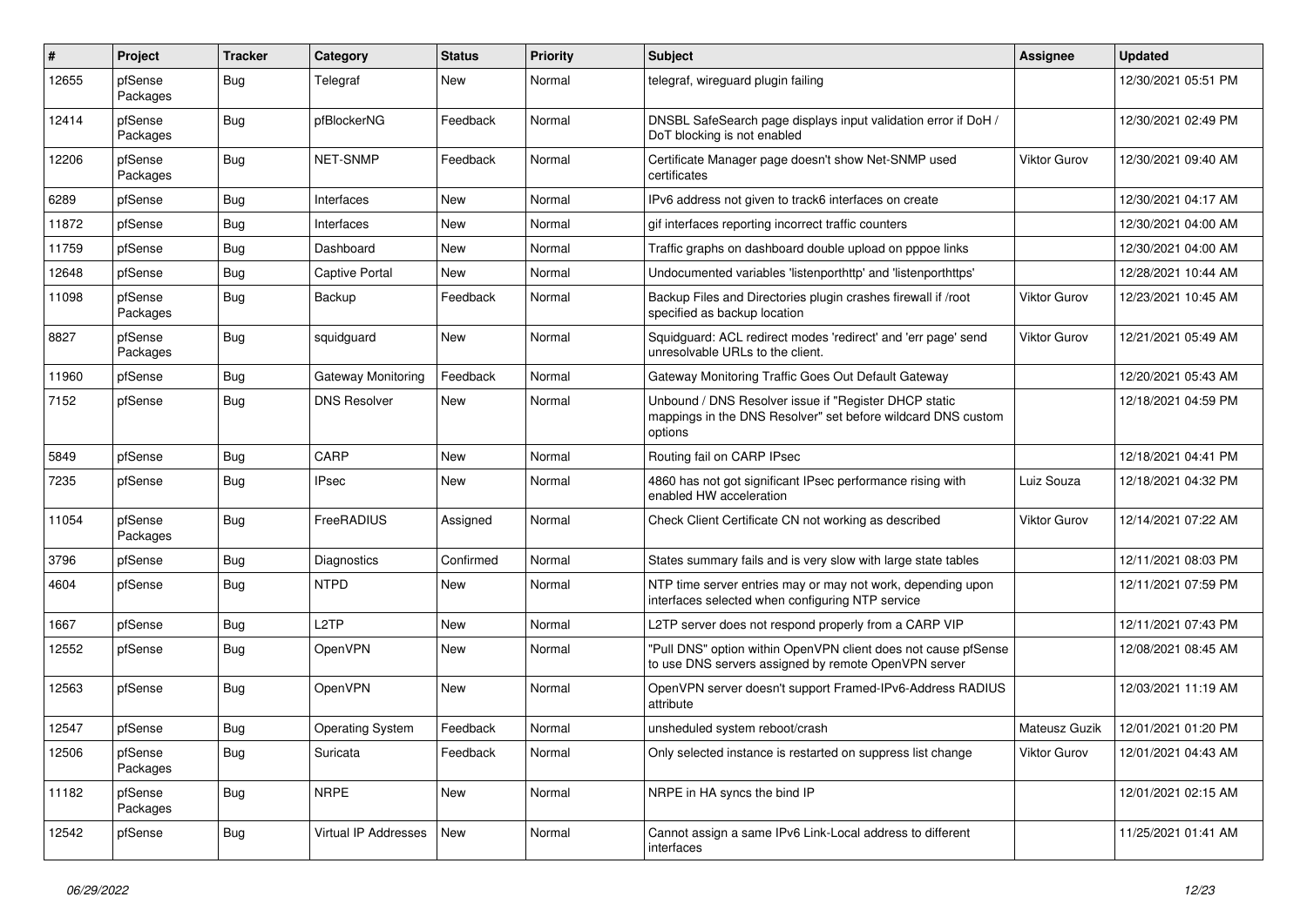| #     | Project             | <b>Tracker</b> | Category                    | <b>Status</b>                 | Priority | <b>Subject</b>                                                                                                                             | Assignee            | <b>Updated</b>      |
|-------|---------------------|----------------|-----------------------------|-------------------------------|----------|--------------------------------------------------------------------------------------------------------------------------------------------|---------------------|---------------------|
| 7096  | pfSense             | Bug            | <b>DNS Resolver</b>         | Feedback                      | Normal   | Unbound fails to start on boot if specific network devices are<br>configured in the "Network Interfaces"                                   |                     | 11/22/2021 08:59 AM |
| 12538 | pfSense<br>Packages | <b>Bug</b>     | PIMD                        | <b>New</b>                    | Normal   | PIMD sub-interface bug                                                                                                                     |                     | 11/20/2021 09:44 PM |
| 12249 | pfSense             | <b>Bug</b>     | Backup / Restore            | <b>New</b>                    | Normal   | HAProxy causing failed ACB backups                                                                                                         |                     | 11/15/2021 11:58 PM |
| 12519 | pfSense             | Bug            | Authentication              | New                           | Normal   | Fail authentication using special character in password via the<br>LDAP connector                                                          |                     | 11/12/2021 07:39 AM |
| 11525 | pfSense<br>Packages | Bug            | Suricata                    | <b>New</b>                    | Normal   | pfsense 2.5.0 release version for vlan issue to suricata                                                                                   |                     | 11/11/2021 08:16 AM |
| 12507 | pfSense<br>Packages | <b>Bug</b>     | softflowd                   | <b>Pull Request</b><br>Review | Normal   | Add support for bi-directional flows in softflowd                                                                                          |                     | 11/11/2021 03:53 AM |
| 12509 | pfSense             | <b>Bug</b>     | OpenVPN                     | <b>New</b>                    | Normal   | Deffered authentication does not work with auth-gen-token<br>external-auth or pusk "auth-token"                                            |                     | 11/08/2021 04:01 AM |
| 12508 | pfSense             | Bug            | <b>DHCP Relay</b>           | New                           | Normal   | DHCP Relay over VPN                                                                                                                        |                     | 11/06/2021 11:25 AM |
| 12504 | pfSense             | Bug            | Interfaces                  | New                           | Normal   | BCM57412 NetXtreme-E 10Gb RDMA Ethernet controller issue                                                                                   |                     | 11/05/2021 04:51 AM |
| 8013  | pfSense             | Bug            | <b>IPsec</b>                | New                           | Normal   | IPsec MSS clamping value shared for IPv4 and IPv6                                                                                          | Luiz Souza          | 10/28/2021 01:37 PM |
| 11429 | pfSense             | Bug            | Web Interface               | <b>New</b>                    | Normal   | System Log / Settings form activates "Reset Log Files" button on<br>enter                                                                  |                     | 10/28/2021 01:35 PM |
| 12357 | pfSense             | <b>Bug</b>     | <b>Captive Portal</b>       | <b>New</b>                    | Normal   | Captive Portal popup Logout button loads full login page in popup<br>when clicked                                                          |                     | 10/27/2021 12:10 PM |
| 12483 | pfSense             | Bug            | Configuration<br>Backend    | <b>New</b>                    | Normal   | GUI creates inconsistent config.xml                                                                                                        |                     | 10/23/2021 06:48 AM |
| 12436 | pfSense             | Bug            | <b>PPPoE Server</b>         | <b>New</b>                    | Normal   | Pppoe server config gui does not allow setting of chap<br>authentication, and sets the network start address for allocation to<br>$\Omega$ |                     | 10/21/2021 08:15 AM |
| 9344  | pfSense             | Bug            | <b>Translations</b>         | <b>New</b>                    | Normal   | OpenVPN click NCP Algorithms will always go to DH Parameters<br>website(in Chinese-Taiwan)                                                 |                     | 10/21/2021 03:48 AM |
| 12467 | pfSense             | <b>Bug</b>     | <b>Captive Portal</b>       | <b>New</b>                    | Normal   | CP error on client disconnect after reboot                                                                                                 |                     | 10/17/2021 05:35 AM |
| 11592 | pfSense<br>Packages | <b>Bug</b>     | node_exporter               | <b>New</b>                    | Normal   | Node exporter can not read system statistics                                                                                               |                     | 10/15/2021 09:37 PM |
| 12451 | pfSense             | Bug            | <b>Virtual IP Addresses</b> | <b>New</b>                    | Normal   | deleteVIP() does not check RFC2136 Update Source                                                                                           |                     | 10/13/2021 10:06 AM |
| 12444 | pfSense<br>Packages | Bug            | ntop                        | <b>New</b>                    | Normal   | ntopng throws errors when viewing single host                                                                                              |                     | 10/11/2021 12:39 PM |
| 12126 | pfSense<br>Packages | Bug            | FreeRADIUS                  | <b>New</b>                    | Normal   | freeradius3 0.15.7 31                                                                                                                      |                     | 10/11/2021 08:21 AM |
| 12101 | pfSense<br>Packages | <b>Bug</b>     | arpwatch                    | Assigned                      | Normal   | ArpWatch Suppression Mac for "flip-flop" not suppressing                                                                                   | <b>Viktor Gurov</b> | 10/09/2021 07:19 PM |
| 11430 | pfSense             | Bug            | Interfaces                  | <b>New</b>                    | Normal   | PHP console spam after Assigning Interfaces                                                                                                |                     | 10/09/2021 10:37 AM |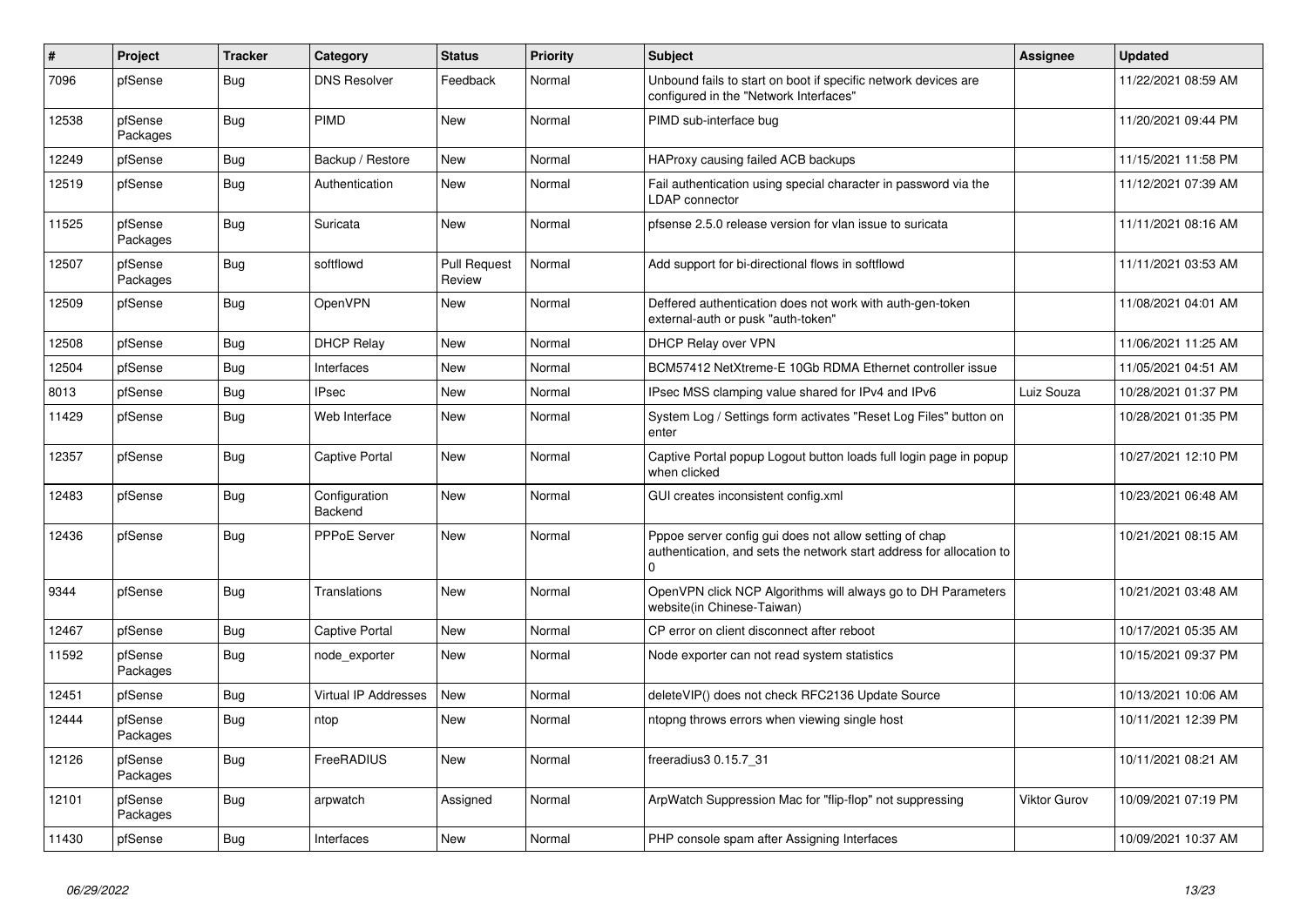| #     | <b>Project</b>      | <b>Tracker</b> | Category                 | <b>Status</b> | <b>Priority</b> | <b>Subject</b>                                                                                                    | Assignee            | <b>Updated</b>      |
|-------|---------------------|----------------|--------------------------|---------------|-----------------|-------------------------------------------------------------------------------------------------------------------|---------------------|---------------------|
| 1620  | pfSense<br>Packages | Bug            | Squid                    | <b>New</b>    | Normal          | Can't use transparent proxy when using bridge.                                                                    |                     | 10/07/2021 04:19 AM |
| 12188 | pfSense<br>Packages | <b>Bug</b>     | OpenVPN Client<br>Export | <b>New</b>    | Normal          | client export breaks multi remote configurations                                                                  |                     | 10/02/2021 05:58 PM |
| 12421 | pfSense             | <b>Bug</b>     | Rules / NAT              | <b>New</b>    | Normal          | IPV6 limiter bug                                                                                                  |                     | 10/02/2021 08:44 AM |
| 12033 | pfSense<br>Packages | <b>Bug</b>     | pfBlockerNG              | <b>New</b>    | Normal          | maxmindb and _sqlite3 modules not found                                                                           |                     | 10/01/2021 04:42 AM |
| 12401 | pfSense             | Bug            | <b>Traffic Graphs</b>    | New           | Normal          | Traffic graphs with untagged and tagged VLAN on same interface                                                    |                     | 09/23/2021 09:18 PM |
| 11961 | pfSense<br>Packages | <b>Bug</b>     | <b>FRR</b>               | Feedback      | Normal          | FRR OSPF add unwanted area 0 authentication to router ospf                                                        | <b>Viktor Gurov</b> | 09/16/2021 10:25 PM |
| 12167 | pfSense<br>Packages | Bug            | <b>FRR</b>               | Feedback      | Normal          | BGP TCP setkey not set if neighbor is in peer group                                                               | <b>Viktor Gurov</b> | 09/16/2021 09:38 AM |
| 12322 | pfSense<br>Packages | <b>Bug</b>     | Suricata                 | Feedback      | Normal          | Suricata creates invalid HOME NET entries                                                                         | Viktor Gurov        | 09/10/2021 11:42 AM |
| 12144 | pfSense             | Bug            | <b>Operating System</b>  | In Progress   | Normal          | Bug in "df -t" filtering if two filesystems use the same mountpoint                                               | Mateusz Guzik       | 09/10/2021 10:07 AM |
| 11268 | pfSense             | <b>Bug</b>     | Web Interface            | <b>New</b>    | Normal          | Cookie named 'id' prevents Edit form fields being set properly                                                    |                     | 09/03/2021 06:16 AM |
| 11742 | pfSense<br>Packages | Bug            | Suricata                 | <b>New</b>    | Normal          | Blocking / Unblocking is not working correctly.                                                                   |                     | 09/01/2021 11:08 AM |
| 10693 | pfSense<br>Packages | <b>Bug</b>     | <b>BIND</b>              | New           | Normal          | pfSense Bind Zone Editor UI does not update zone serial number<br>when a change is made                           |                     | 09/01/2021 12:51 AM |
| 6370  | pfSense             | <b>Bug</b>     | <b>IPsec</b>             | Confirmed     | Normal          | IPSEC bound to WAN gateway group and Dynamic DNS doesn't<br>to fail back tunnel to WAN on DDNS update             |                     | 08/31/2021 07:38 AM |
| 4479  | pfSense             | <b>Bug</b>     | <b>Operating System</b>  | <b>New</b>    | Normal          | Firewall rules won't match GRE interface after applying IPSEC<br>transport encryption on GRE tunnel               | Luiz Souza          | 08/20/2021 08:46 AM |
| 12286 | pfSense<br>Packages | Bug            | FreeRADIUS               | <b>New</b>    | Normal          | Add support for ntlm auth in LDAP                                                                                 |                     | 08/20/2021 08:27 AM |
| 6964  | pfSense<br>Packages | <b>Bug</b>     | Suricata                 | Feedback      | Normal          | Host OS Policy Assignment broken when using "Import" or<br>"Aliases" buttons                                      | <b>Viktor Gurov</b> | 08/20/2021 07:52 AM |
| 12283 | pfSense             | Bug            | Authentication           | New           | Normal          | LDAP/RADIUS authentication servers configuration does not<br>allow source IP address to be specified              |                     | 08/20/2021 01:15 AM |
| 11619 | pfSense             | Bug            | Upgrade                  | <b>New</b>    | Normal          | Unable to upgrade 2.4.4-p3 to 2.5/21.02-p1                                                                        |                     | 08/15/2021 10:00 AM |
| 10311 | pfSense             | <b>Bug</b>     | OpenVPN                  | New           | Normal          | Too low net.link.ifqmaxlen causes packet drop under load when<br>using OpenVPN inside bridge interface under load |                     | 08/10/2021 03:10 AM |
| 6624  | pfSense             | <b>Bug</b>     | <b>IPsec</b>             | Confirmed     | Normal          | changes in IPsec config should down the connection                                                                | Jim Pingle          | 08/02/2021 12:08 PM |
| 11847 | pfSense<br>Packages | <b>Bug</b>     | <b>FRR</b>               | Feedback      | Normal          | Filters not applied to PEER Groups                                                                                | <b>Viktor Gurov</b> | 07/30/2021 07:45 PM |
| 8815  | pfSense             | Bug            | Interfaces               | New           | Normal          | IP addresses are removed from interfaces when link is lost and<br>either IPv4 or IPv6 is dynamic                  | Luiz Souza          | 07/21/2021 07:49 AM |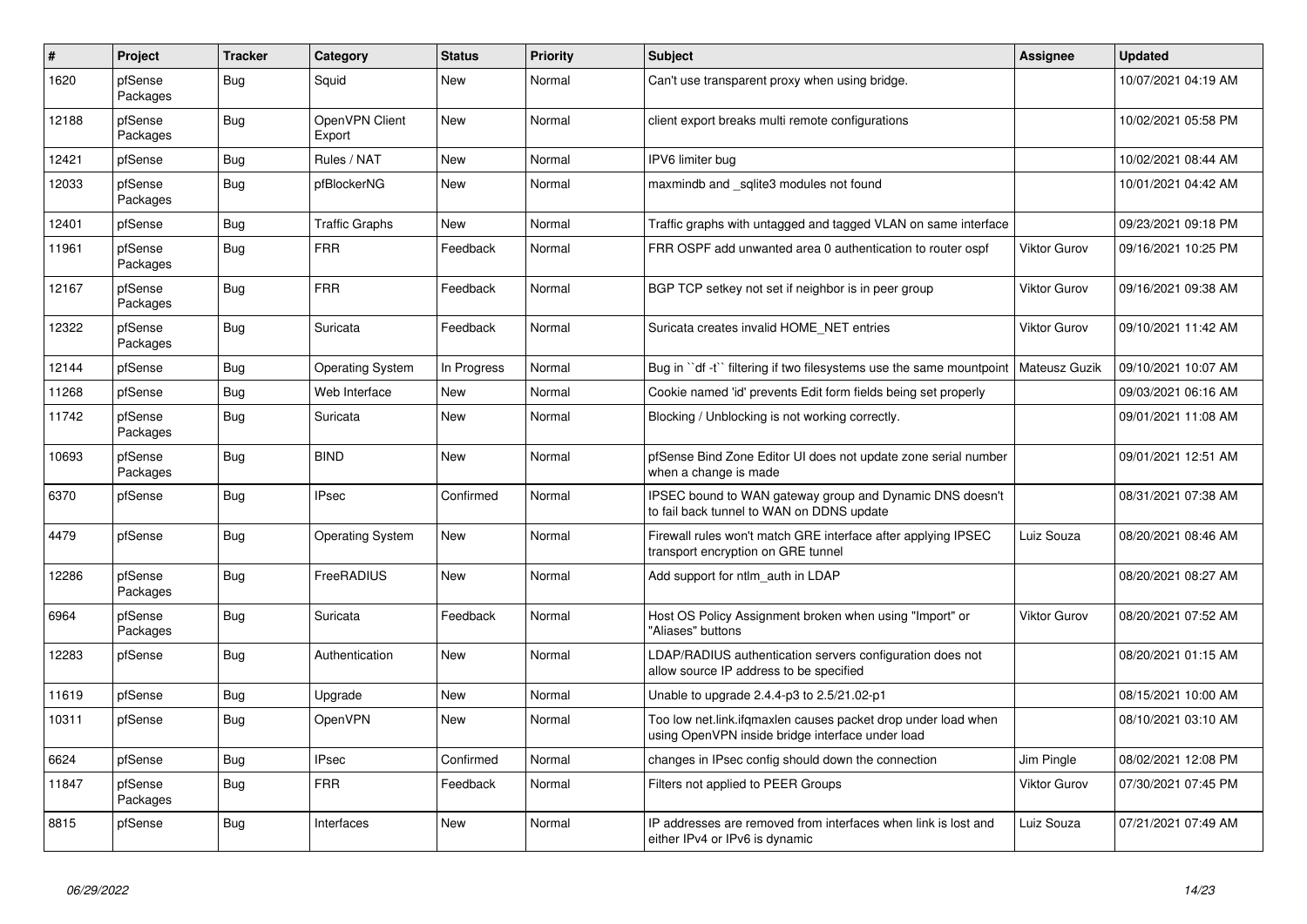| $\sharp$ | Project             | <b>Tracker</b> | Category                    | <b>Status</b> | <b>Priority</b> | <b>Subject</b>                                                                    | Assignee            | <b>Updated</b>      |
|----------|---------------------|----------------|-----------------------------|---------------|-----------------|-----------------------------------------------------------------------------------|---------------------|---------------------|
| 11980    | pfSense<br>Packages | Bug            | FreeRADIUS                  | Feedback      | Normal          | EAP does not work with SQL backend                                                |                     | 07/21/2021 07:24 AM |
| 12036    | pfSense<br>Packages | <b>Bug</b>     | Zabbix                      | Feedback      | Normal          | Certificate Manager page do not show Zabbix used certificates                     | <b>Viktor Gurov</b> | 07/15/2021 11:46 AM |
| 12130    | pfSense<br>Packages | Bug            | Zeek                        | <b>New</b>    | Normal          | Zeek fails to start                                                               |                     | 07/15/2021 02:00 AM |
| 11681    | pfSense<br>Packages | <b>Bug</b>     | <b>FRR</b>                  | Feedback      | Normal          | FRR generates invalid BFD configuration after removing<br>interfaces              | <b>Viktor Gurov</b> | 07/14/2021 04:40 PM |
| 11746    | pfSense<br>Packages | <b>Bug</b>     | FreeRADIUS                  | Feedback      | Normal          | Second LDAP server configuration misses the ipaNThash control<br>attribute        | <b>Viktor Gurov</b> | 07/14/2021 01:44 PM |
| 11756    | pfSense<br>Packages | <b>Bug</b>     | haproxy                     | Feedback      | Normal          | HaProxy does not transfer backend states during reload                            | <b>Viktor Gurov</b> | 07/14/2021 01:21 PM |
| 11515    | pfSense<br>Packages | Bug            | node_exporter               | Feedback      | Normal          | node_exporter 0.18.1_1 - Unable to interact or start the service<br>from web ui   | <b>Viktor Gurov</b> | 07/14/2021 12:37 PM |
| 11997    | pfSense<br>Packages | Bug            | <b>IPsec Profile Wizard</b> | New           | Normal          | Add Support for Android Strongswan Profiles in the Profile Wizard                 | Jim Pingle          | 07/10/2021 07:51 PM |
| 12122    | pfSense             | <b>Bug</b>     | Web Interface               | <b>New</b>    | Normal          | Perform greedy actions asychronously                                              |                     | 07/10/2021 01:10 PM |
| 6362     | pfSense             | Bug            | DHCP (IPv4)                 | Confirmed     | Normal          | DHCP Client ID not used                                                           |                     | 07/09/2021 06:30 AM |
| 11610    | pfSense<br>Packages | Bug            | <b>NET-SNMP</b>             | New           | Normal          | NET-SNMP is not setting the correct permissions on AgentX                         |                     | 06/28/2021 07:54 AM |
| 12084    | pfSense<br>Packages | <b>Bug</b>     | <b>FRR</b>                  | <b>New</b>    | Normal          | libfrr.so.0 error on SG-1100                                                      |                     | 06/26/2021 08:22 AM |
| 9895     | pfSense<br>Packages | Bug            | Snort                       | <b>New</b>    | Normal          | snort reinstallation failed                                                       |                     | 06/23/2021 08:01 AM |
| 11937    | pfSense<br>Packages | <b>Bug</b>     | haproxy                     | Feedback      | Normal          | HAproxy "Use Client-IP" option breaks Captive Portal                              | <b>Viktor Gurov</b> | 06/22/2021 08:48 AM |
| 11491    | pfSense<br>Packages | <b>Bug</b>     | haproxy                     | Feedback      | Normal          | haproxy-devel v0.62_2 - startup error 'httpchk'                                   | <b>Viktor Gurov</b> | 06/22/2021 08:46 AM |
| 12056    | pfSense             | Bug            | Logging                     | New           | Normal          | Filterlog says "Unknown Option %u"                                                |                     | 06/18/2021 05:51 AM |
| 12009    | pfSense<br>Packages | <b>Bug</b>     | Zabbix                      | New           | Normal          | Zabbix Agent starts twice by /etc/rc.start packages                               |                     | 06/08/2021 01:35 AM |
| 7779     | pfSense             | <b>Bug</b>     | <b>OpenVPN</b>              | <b>New</b>    | Normal          | Traffic crossing a site-to-site OpenVPN tunnel fails to fragment.                 |                     | 06/02/2021 08:26 AM |
| 11953    | pfSense             | Bug            | <b>IGMP Proxy</b>           | New           | Normal          | XG-1541 crashes when igmpproxy is enabled and network<br>interfaces status change |                     | 05/24/2021 04:55 PM |
| 11925    | pfSense             | <b>Bug</b>     | <b>OpenVPN</b>              | New           | Normal          | Calling-Station-Id always set to WAN IP                                           |                     | 05/14/2021 09:27 AM |
| 11802    | pfSense<br>Packages | <b>Bug</b>     | FreeRADIUS                  | <b>New</b>    | Normal          | FreeRADIUS sync                                                                   |                     | 05/10/2021 04:18 AM |
| 10671    | pfSense             | <b>Bug</b>     | <b>Operating System</b>     | <b>New</b>    | Normal          | pfsense 2.4.5 1 does not boot on Gen2 2012R2 HyperV VM                            |                     | 05/09/2021 06:39 AM |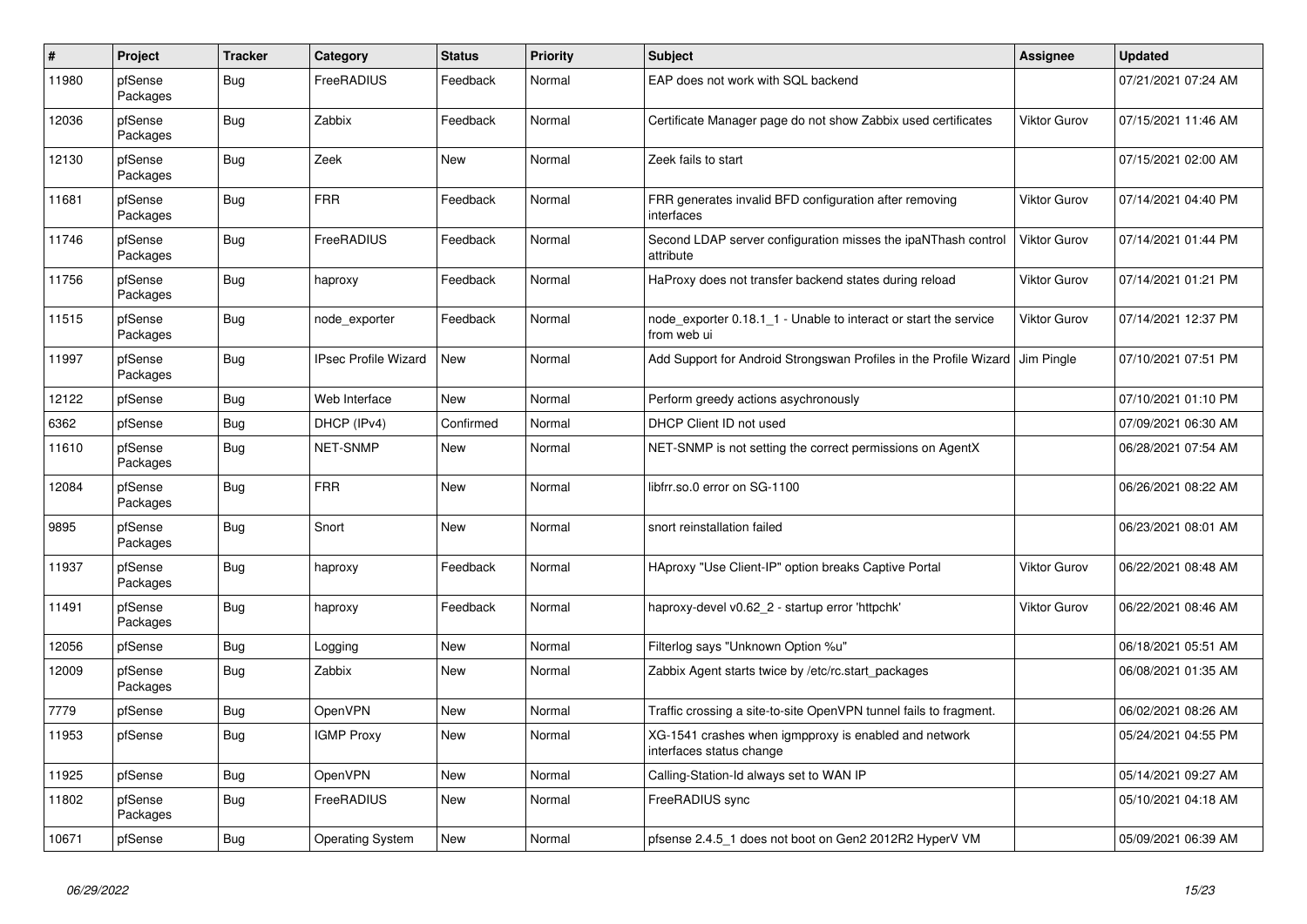| #     | Project             | <b>Tracker</b> | Category                     | <b>Status</b>                 | Priority | Subject                                                                                                                                                                                         | Assignee      | <b>Updated</b>      |
|-------|---------------------|----------------|------------------------------|-------------------------------|----------|-------------------------------------------------------------------------------------------------------------------------------------------------------------------------------------------------|---------------|---------------------|
| 11898 | pfSense<br>Packages | <b>Bug</b>     | apcupsd                      | New                           | Normal   | PHP error from apcupsd dashboard widget                                                                                                                                                         |               | 05/07/2021 09:12 AM |
| 11763 | pfSense<br>Packages | Bug            | Status_Monitoring            | New                           | Normal   | Traffic graphs refresh issue                                                                                                                                                                    |               | 05/03/2021 09:44 AM |
| 11848 | pfSense<br>Packages | <b>Bug</b>     | Squid                        | New                           | Normal   | Issue with squid cache download speed                                                                                                                                                           |               | 04/23/2021 09:30 PM |
| 11841 | pfSense<br>Packages | Bug            | <b>FRR</b>                   | <b>New</b>                    | Normal   | FRR access lists default bahavior changed to permit by default                                                                                                                                  |               | 04/22/2021 09:52 AM |
| 11835 | pfSense<br>Packages | Bug            | <b>FRR</b>                   | <b>New</b>                    | Normal   | FRR OSPF redistributed connected routes disappearing                                                                                                                                            |               | 04/22/2021 07:11 AM |
| 11786 | pfSense             | Bug            | Services                     | <b>New</b>                    | Normal   | SSH incomplete setup and startup fail while recovering XML<br>backup in a fresh install of pfSense 2.5.0                                                                                        |               | 04/17/2021 01:36 PM |
| 11797 | pfSense<br>Packages | Bug            | <b>Status Traffic Totals</b> | <b>New</b>                    | Normal   | Traffic Totals lost upon reboot when using a ramdisk for /var and<br>/tmp                                                                                                                       | John Cornwell | 04/10/2021 06:27 PM |
| 11770 | pfSense Plus        | <b>Bug</b>     | Hardware / Drivers           | <b>New</b>                    | Normal   | Pantech UML295 USB Modem No Longer Functional                                                                                                                                                   |               | 04/01/2021 11:28 AM |
| 11761 | pfSense             | <b>Bug</b>     | L <sub>2</sub> TP            | <b>New</b>                    | Normal   | L2TP/IPsec VPN : PPP LCP negotiation occurs before user<br>authentication                                                                                                                       |               | 03/31/2021 04:52 AM |
| 11731 | pfSense             | <b>Bug</b>     | Hardware / Drivers           | <b>New</b>                    | Normal   | Missing support for Realtek USB NICs                                                                                                                                                            |               | 03/30/2021 04:32 AM |
| 11724 | pfSense             | Bug            | Package System               | New                           | Normal   | Packages unexpectedly removed when changing update<br>branches                                                                                                                                  |               | 03/29/2021 08:09 AM |
| 11730 | pfSense             | <b>Bug</b>     | Web Interface                | <b>New</b>                    | Normal   | Improve visibility of option selections in dark themes                                                                                                                                          |               | 03/25/2021 09:38 PM |
| 11717 | pfSense             | Bug            | Rules / NAT                  | New                           | Normal   | Incorrect port forwarding rules if Destination port alias is not equal<br>to Redirect target port alias                                                                                         |               | 03/22/2021 06:06 AM |
| 11149 | pfSense             | Bug            | <b>DHCP Relay</b>            | <b>New</b>                    | Normal   | DHCP relay won't start with DHCP server behind gateway                                                                                                                                          |               | 03/22/2021 05:13 AM |
| 11715 | pfSense             | Bug            | OpenVPN                      | New                           | Normal   | OpenVPN MTU                                                                                                                                                                                     |               | 03/22/2021 01:35 AM |
| 11556 | pfSense             | Bug            | Rules / NAT                  | New                           | Normal   | Kill all states associated with a NAT address                                                                                                                                                   |               | 03/19/2021 10:29 AM |
| 11204 | pfSense<br>Packages | Bug            | <b>NET-SNMP</b>              | Feedback                      | Normal   | Fix net-snmp logging to syslog                                                                                                                                                                  | Jim Pingle    | 03/19/2021 05:10 AM |
| 10990 | pfSense<br>Packages | <b>Bug</b>     | <b>NET-SNMP</b>              | Feedback                      | Normal   | net-snmp IPv6 listen address needs to be wrapped in square<br>brackets                                                                                                                          |               | 03/19/2021 05:09 AM |
| 11657 | pfSense             | Bug            | Interfaces                   | New                           | Normal   | netmap ring reinit error                                                                                                                                                                        |               | 03/18/2021 10:32 PM |
| 11666 | pfSense             | <b>Bug</b>     | Logging                      | New                           | Normal   | GUI Firewall log search not parsing filter.log beyond hard coded<br>limit                                                                                                                       |               | 03/12/2021 11:38 AM |
| 11377 | pfSense<br>Packages | Bug            | <b>FRR</b>                   | <b>Pull Request</b><br>Review | Normal   | FRR deinstall                                                                                                                                                                                   |               | 03/10/2021 08:21 AM |
| 11641 | pfSense             | Bug            | Interfaces                   | New                           | Normal   | On xn based interfaces without the VLANMTU flag the first VLAN<br>tag defined does not follow the parent interface MTU settings. All<br>subsequent VLAN tags follow the parent interface's MTU. |               | 03/09/2021 06:42 PM |
| 10708 | pfSense             | <b>Bug</b>     | Upgrade                      | New                           | Normal   | ZFS bootpool boot symlink issue                                                                                                                                                                 | Luiz Souza    | 03/08/2021 07:03 AM |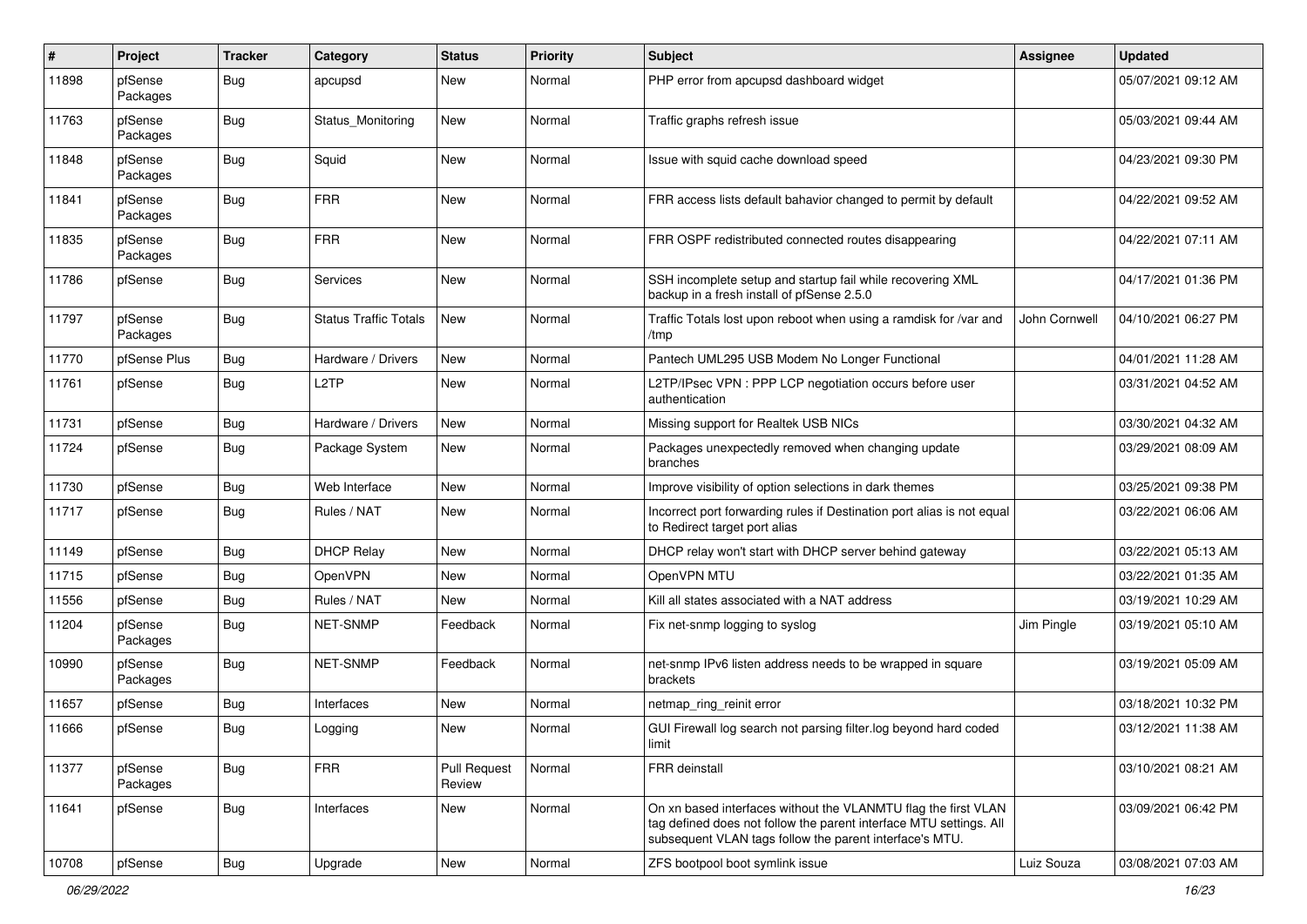| $\#$  | Project             | <b>Tracker</b> | Category                            | <b>Status</b> | Priority | <b>Subject</b>                                                                                                 | <b>Assignee</b>      | <b>Updated</b>      |
|-------|---------------------|----------------|-------------------------------------|---------------|----------|----------------------------------------------------------------------------------------------------------------|----------------------|---------------------|
| 11541 | pfSense             | Bug            | <b>OpenVPN</b>                      | New           | Normal   | OpenVPN status does not work properly when set to TCP and<br>Concurrent Connections = 1                        |                      | 03/02/2021 02:27 PM |
| 10608 | pfSense<br>Packages | <b>Bug</b>     | Squid                               | Feedback      | Normal   | Update squid port to 4.11-p2                                                                                   |                      | 03/02/2021 04:00 AM |
| 10429 | pfSense<br>Packages | Bug            | <b>Status Traffic Totals</b>        | <b>New</b>    | Normal   | Status Traffic Total broken 2.4.5                                                                              | <b>Jared Dillard</b> | 02/27/2021 07:55 PM |
| 11548 | pfSense             | <b>Bug</b>     | Rules / NAT                         | <b>New</b>    | Normal   | "rule expands to no valid combination" error from port forward<br>automatic rule mixing IPv4 and IPv6 elements |                      | 02/27/2021 03:18 PM |
| 11477 | pfSense<br>Packages | Bug            | <b>FRR</b>                          | Feedback      | Normal   | FRR does not recognize some BFD options                                                                        | <b>Viktor Gurov</b>  | 02/26/2021 10:52 PM |
| 11375 | pfSense<br>Packages | <b>Bug</b>     | apcupsd                             | <b>New</b>    | Normal   | UPS Type <blank> for USB APC</blank>                                                                           |                      | 02/26/2021 11:10 AM |
| 10624 | pfSense             | <b>Bug</b>     | <b>DNS Resolver</b>                 | <b>New</b>    | Normal   | Unbound configuration memory leak with python module +<br>register DHCP leases active                          |                      | 02/26/2021 10:27 AM |
| 11522 | pfSense<br>Packages | <b>Bug</b>     | Zabbix                              | <b>New</b>    | Normal   | fping6 error                                                                                                   |                      | 02/24/2021 07:13 AM |
| 11503 | pfSense             | Bug            | OpenVPN                             | <b>New</b>    | Normal   | Using multiple authentication backends on an OpenVPN server<br>fails                                           |                      | 02/23/2021 12:23 PM |
| 11479 | pfSense<br>Packages | Bug            | snmptt                              | <b>New</b>    | Normal   | snmptt 1.4.2 does not work in daemon mode                                                                      |                      | 02/20/2021 04:37 PM |
| 11473 | pfSense             | Bug            | Web Interface                       | <b>New</b>    | Normal   | System Activity shows invalid data on SG-3100                                                                  |                      | 02/19/2021 08:12 PM |
| 11404 | pfSense<br>Packages | Bug            | <b>FRR</b>                          | Feedback      | Normal   | Incorrect prefix/access lists migration on update                                                              | <b>Viktor Gurov</b>  | 02/18/2021 09:49 AM |
| 11414 | pfSense<br>Packages | Bug            | pfBlockerNG                         | New           | Normal   | Enabling feed "Public DNS4 all" breaks some Google services                                                    |                      | 02/13/2021 02:46 AM |
| 11412 | pfSense             | <b>Bug</b>     | Interfaces                          | <b>New</b>    | Normal   | LLDPD Package Doesn't Work with Switchports                                                                    |                      | 02/12/2021 08:12 PM |
| 8686  | pfSense             | <b>Bug</b>     | <b>IPsec</b>                        | New           | Normal   | IPsec VTI: Assigned interface firewall rules are never parsed                                                  |                      | 02/10/2021 12:15 PM |
| 11388 | pfSense<br>Packages | Bug            | FreeRADIUS                          | Feedback      | Normal   | Captive Portal authentication error with MySQL backend                                                         | Viktor Gurov         | 02/10/2021 08:54 AM |
| 11184 | pfSense             | Bug            | FreeBSD                             | <b>New</b>    | Normal   | PF: State policy cannot be configurable                                                                        |                      | 02/09/2021 02:43 AM |
| 11345 | pfSense<br>Packages | Bug            | <b>FRR</b>                          | Feedback      | Normal   | FRR-OSPF - No "prefix-list" possible                                                                           | Jim Pingle           | 02/04/2021 11:03 PM |
| 11363 | pfSense             | Bug            | Installer                           | <b>New</b>    | Normal   | Clean Install 2.5.0 fails due to hardware incompability                                                        |                      | 02/04/2021 11:06 AM |
| 7389  | pfSense             | Bug            | <b>Traffic Shaper</b><br>(Limiters) | In Progress   | Normal   | Limiter does not work with transparent proxy                                                                   | Luiz Souza           | 02/01/2021 03:31 PM |
| 8611  | pfSense             | Bug            | Interfaces                          | In Progress   | Normal   | unable to receive IPv6 RA's on SG-1000, default route lost                                                     | Luiz Souza           | 02/01/2021 03:31 PM |
| 11331 | pfSense<br>Packages | Bug            | FreeRADIUS                          | Feedback      | Normal   | FreeRADIUS latest package upgrade broke Plain Mac<br>Authentication                                            | Viktor Gurov         | 01/30/2021 10:08 AM |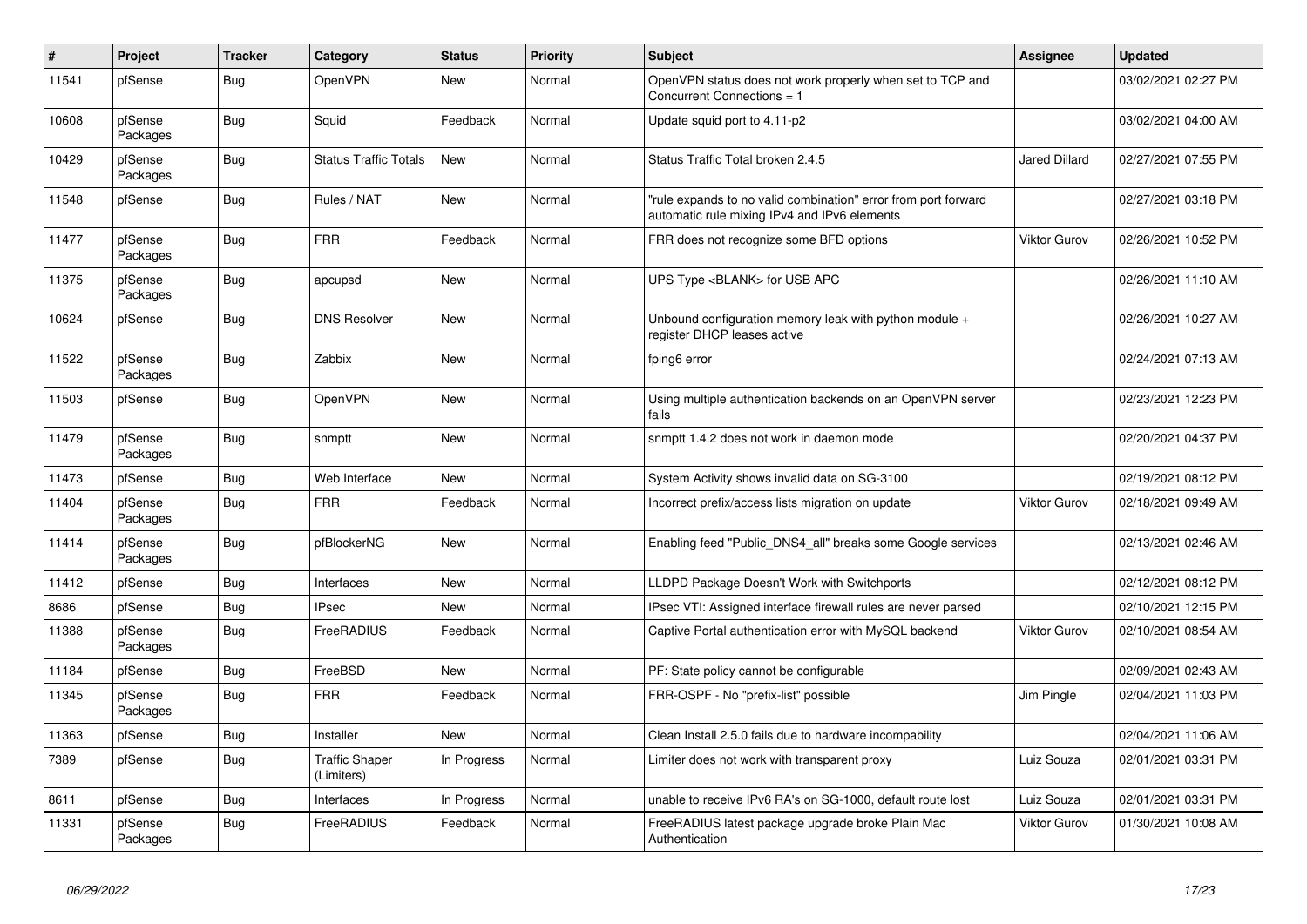| #     | Project             | <b>Tracker</b> | Category                            | <b>Status</b> | <b>Priority</b> | Subject                                                                                                                | Assignee             | <b>Updated</b>      |
|-------|---------------------|----------------|-------------------------------------|---------------|-----------------|------------------------------------------------------------------------------------------------------------------------|----------------------|---------------------|
| 11335 | pfSense             | <b>Bug</b>     | Interfaces                          | <b>New</b>    | Normal          | Spoofing the MAC on a LAGG interface does not work for some<br>NIC types.                                              |                      | 01/29/2021 09:10 AM |
| 4088  | pfSense<br>Packages | Bug            | squidguard                          | Feedback      | Normal          | Buggy squidgurd config file is created                                                                                 | Viktor Gurov         | 01/28/2021 10:01 AM |
| 11274 | pfSense<br>Packages | Bug            | ntop                                | Feedback      | Normal          | ntopng https web server does not present full certificate chain                                                        | Viktor Gurov         | 01/28/2021 09:51 AM |
| 11261 | pfSense<br>Packages | Bug            | pfBlockerNG                         | <b>New</b>    | Normal          | pfBlockerNG ASN numbers in IPv4 (/IPv6) Custom_List generate<br>error(s) "Invalid numeric literal at line 1, column 7" |                      | 01/28/2021 08:34 AM |
| 11232 | pfSense             | Bug            | <b>Operating System</b>             | New           | Normal          | Fix pfSense_fsync                                                                                                      |                      | 01/08/2021 08:53 AM |
| 11180 | pfSense<br>Packages | Bug            | Filer                               | Feedback      | Normal          | Filer run action for files on sync that wan't been modified                                                            | <b>Viktor Gurov</b>  | 01/08/2021 07:27 AM |
| 11235 | pfSense<br>Packages | Bug            | Filer                               | <b>New</b>    | Normal          | Filer run script when "state" unchanged                                                                                |                      | 01/08/2021 07:24 AM |
| 11192 | pfSense             | Bug            | <b>Traffic Shaper</b><br>(Limiters) | Feedback      | Normal          | Using Limiters causes out of order packets within one TCP or<br><b>UDP</b> flow                                        |                      | 01/06/2021 12:09 AM |
| 11203 | pfSense             | Bug            | Certificates                        | <b>New</b>    | Normal          | certificate manager very slow                                                                                          |                      | 12/31/2020 11:57 AM |
| 10935 | pfSense<br>Packages | Bug            | <b>FRR</b>                          | New           | Normal          | FRR 0.6.7-6 - BGPD service recycled IPv6 without Route Map                                                             |                      | 12/30/2020 05:00 PM |
| 11174 | pfSense             | Bug            | <b>Traffic Shaper</b><br>(ALTQ)     | Feedback      | Normal          | Incorrect traffic shaping on pppoe interface                                                                           |                      | 12/21/2020 11:21 PM |
| 11177 | pfSense             | <b>Bug</b>     | <b>Dynamic DNS</b>                  | <b>New</b>    | Normal          | DDNSv6 not using Check IP Services                                                                                     |                      | 12/21/2020 05:02 AM |
| 11147 | pfSense             | Bug            | <b>Dynamic DNS</b>                  | New           | Normal          | Domeneshop DynDNS IPv4 and IPv6                                                                                        |                      | 12/09/2020 11:47 PM |
| 6691  | pfSense             | <b>Bug</b>     | DHCP (IPv6)                         | New           | Normal          | dhcp6c quits after only two tries if no response was received                                                          |                      | 12/07/2020 04:25 PM |
| 10516 | pfSense<br>Packages | <b>Bug</b>     | <b>FRR</b>                          | <b>New</b>    | Normal          | <b>FRR Access list</b>                                                                                                 |                      | 12/06/2020 11:02 PM |
| 11110 | pfSense             | Bug            | Backup / Restore                    | <b>New</b>    | Normal          | Backup file should be checked before restoring a specific area                                                         |                      | 12/05/2020 02:50 PM |
| 6051  | pfSense             | Bug            | DHCP (IPv6)                         | New           | Normal          | DHCPv6 Client Failure for additional WAN Address causes<br>2-seconds-service-restart-loop                              |                      | 12/03/2020 01:08 AM |
| 7943  | pfSense             | <b>Bug</b>     | Web Interface                       | <b>New</b>    | Normal          | CSS Overflow Fix for Drop Down Menus in webConfigurator                                                                |                      | 11/21/2020 02:54 PM |
| 9654  | pfSense             | Bug            | <b>DNS Resolver</b>                 | New           | Normal          | After reboot, the DNS resolver must be restarted before it will<br>advertise the ipv6 DNS address of the router.       |                      | 11/20/2020 03:12 AM |
| 7267  | pfSense<br>Packages | <b>Bug</b>     | <b>Status Traffic Totals</b>        | <b>New</b>    | Normal          | Status Traffic Totals - Stacked Bar - Scale not high enough                                                            | <b>Jared Dillard</b> | 11/18/2020 07:38 AM |
| 6333  | pfSense             | <b>Bug</b>     | <b>Gateway Monitoring</b>           | Confirmed     | Normal          | Bootup starts/restarts dpinger multiple times                                                                          | Luiz Souza           | 11/16/2020 01:11 PM |
| 8325  | pfSense             | <b>Bug</b>     | UPnP/NAT-PMP                        | New           | Normal          | UPnP not available for pppoe-Clients                                                                                   |                      | 11/15/2020 10:33 AM |
| 6321  | pfSense             | Bug            | L <sub>2</sub> TP                   | New           | Normal          | Problem with connecting I2tp over ipsec from android and<br>windows                                                    |                      | 11/13/2020 11:01 AM |
| 4740  | pfSense             | <b>Bug</b>     | Wireless                            | New           | Normal          | Intel wireless kernel panic in infrastructure mode with WPA                                                            |                      | 11/13/2020 08:38 AM |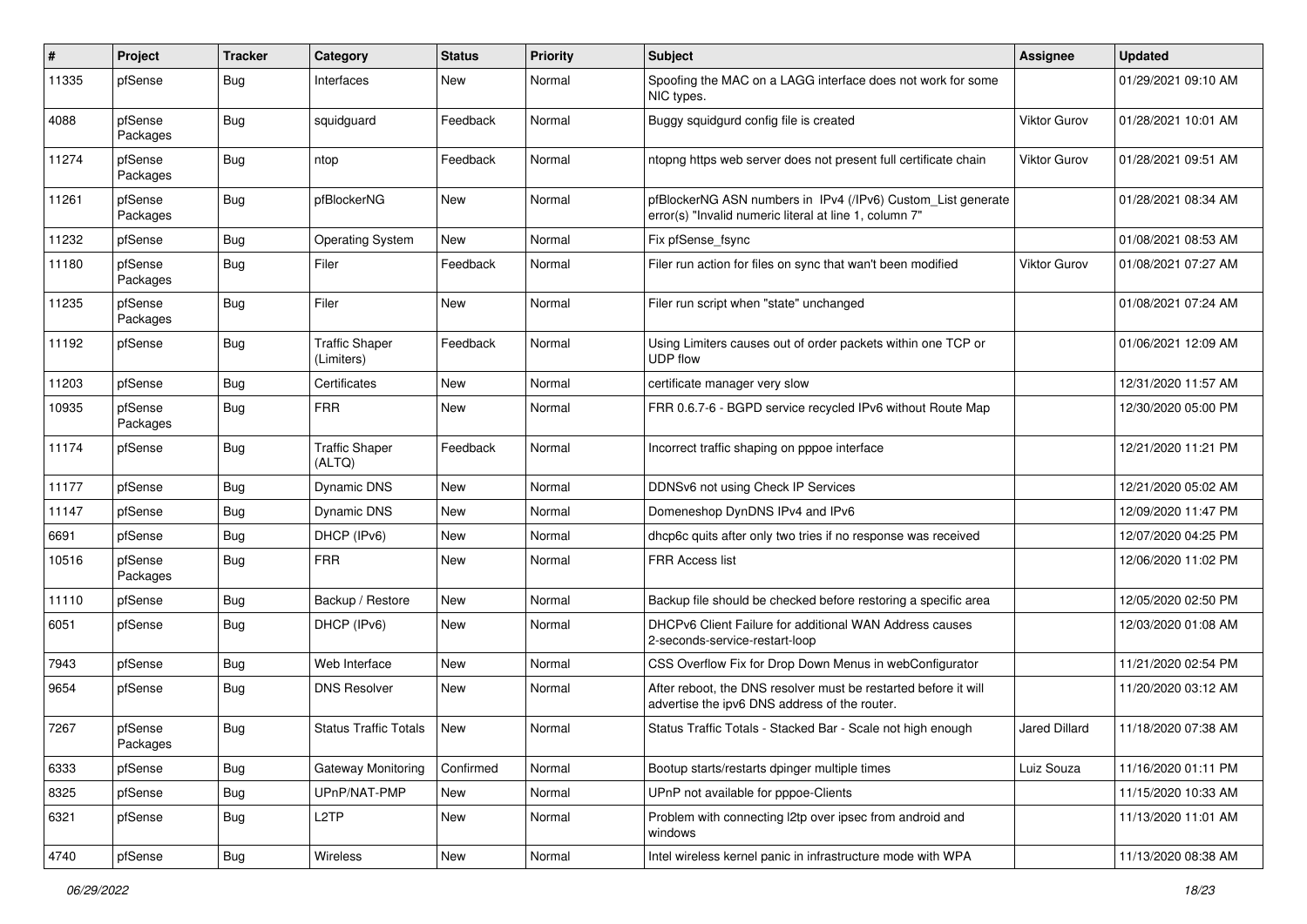| #     | Project             | <b>Tracker</b> | Category                        | <b>Status</b> | <b>Priority</b> | Subject                                                                                                                 | Assignee               | <b>Updated</b>      |
|-------|---------------------|----------------|---------------------------------|---------------|-----------------|-------------------------------------------------------------------------------------------------------------------------|------------------------|---------------------|
| 10726 | pfSense             | Bug            | Rules / NAT                     | New           | Normal          | Sticky-connections option is bugged - sticky-address cannot be<br>redefined                                             |                        | 11/12/2020 10:12 AM |
| 11040 | pfSense<br>Packages | Bug            | pfBlockerNG                     | New           | Normal          | pfb filter core faults when clearing firewall log                                                                       |                        | 11/07/2020 01:44 PM |
| 10875 | pfSense             | <b>Bug</b>     | Gateways                        | <b>New</b>    | Normal          | PPP periodic reset does not fully restore gateway group<br>round-robin functionality                                    | Luiz Souza             | 11/05/2020 07:44 AM |
| 8263  | pfSense             | <b>Bug</b>     | <b>Traffic Shaper</b><br>(ALTQ) | New           | Normal          | Cannot create a nonlinear `Link Share` service curve because of:<br>"the sum of the child bandwidth higher than parent" |                        | 11/05/2020 07:31 AM |
| 9349  | pfSense             | Bug            | <b>IPsec</b>                    | Confirmed     | Normal          | IPSec service start/stop/restart fails after settings change                                                            | Markus<br>Stockhausen  | 10/30/2020 01:33 PM |
| 10325 | pfSense             | Bug            | <b>Notifications</b>            | <b>New</b>    | Normal          | System/Advanced/Notifications/E-Mail - SMTP Notification E-Mail<br>auth password Unexpected Bahaviour                   |                        | 10/30/2020 08:17 AM |
| 10980 | pfSense             | <b>Bug</b>     | <b>Operating System</b>         | <b>New</b>    | Normal          | rc.local is executed at login by rc.initial, and not at boot time.                                                      |                        | 10/19/2020 09:39 AM |
| 10714 | pfSense             | Bug            | DHCP (IPv6)                     | New           | Normal          | radvd only gives out the prefix of the "first" IPv6 address of an<br>interface                                          |                        | 10/06/2020 01:03 PM |
| 10791 | pfSense<br>Packages | Bug            | <b>PIMD</b>                     | <b>New</b>    | Normal          | Valid (vlan)interfaces do not get vif reporting "Invalid phyint<br>address"                                             |                        | 10/06/2020 09:20 AM |
| 6167  | pfSense             | <b>Bug</b>     | <b>IPsec</b>                    | Confirmed     | Normal          | IPsec IPComp not working                                                                                                | George<br>Neville-Neil | 09/22/2020 06:07 PM |
| 8432  | pfSense             | <b>Bug</b>     | <b>Dynamic DNS</b>              | New           | Normal          | Dynamic DNS Client gives an error that it can't find IPv6 address<br>when WAN interface is a LAGG                       |                        | 09/17/2020 05:23 AM |
| 10765 | pfSense             | Bug            | Authentication                  | New           | Normal          | Ampersands in Idap extended query are escaped twice                                                                     |                        | 09/02/2020 07:55 AM |
| 10845 | pfSense<br>Packages | <b>Bug</b>     | apcupsd                         | New           | Normal          | apcupsd doesn't stop when not enabled                                                                                   |                        | 08/24/2020 10:16 AM |
| 10833 | pfSense             | Bug            | Configuration<br>Backend        | <b>New</b>    | Normal          | unbound exits on configuration error when link status flaps on<br><b>LAN</b> interface                                  |                        | 08/13/2020 11:53 PM |
| 10822 | pfSense             | <b>Bug</b>     | DHCP (IPv6)                     | <b>New</b>    | Normal          | Deprecated IPv6 prefix won't be announced as deprecated to<br>clients                                                   |                        | 08/10/2020 09:23 AM |
| 10783 | pfSense<br>Packages | <b>Bug</b>     | ntop                            | New           | Normal          | NtopNG is very unstable on arm64                                                                                        |                        | 07/22/2020 09:07 AM |
| 10584 | pfSense             | <b>Bug</b>     | Hardware / Drivers              | <b>New</b>    | Normal          | SG-3100 with M.2: shutdown instead of reboot                                                                            |                        | 07/21/2020 03:08 AM |
| 8380  | pfSense             | <b>Bug</b>     | OpenVPN                         | New           | Normal          | OpenVPN RADIUS password length is not constant                                                                          | Jim Pingle             | 07/17/2020 11:46 AM |
| 10729 | pfSense             | Bug            | Package System                  | New           | Normal          | Certificate verification failed for pkg.freebsd.org                                                                     |                        | 07/05/2020 01:12 AM |
| 10712 | pfSense             | Bug            | Rules / NAT                     | New           | Normal          | "default allow LAN IPv6 to any" rule does not work right after boot<br>when using IPv6 PD                               |                        | 06/30/2020 12:17 AM |
| 10715 | pfSense             | Bug            | <b>DHCP Relay</b>               | New           | Normal          | DHCPv6 relay always uses the "first" IPv6 address of an interface                                                       |                        | 06/29/2020 05:01 AM |
| 10695 | pfSense<br>Packages | Bug            | FreeRADIUS                      | New           | Normal          | Free Radius Accounting skipping MBs after reboot due to power<br>down                                                   |                        | 06/24/2020 04:49 AM |
| 7986  | pfSense             | <b>Bug</b>     | Wireless                        | New           | Normal          | WLAN card no longer properly initialized under 2.4.0                                                                    |                        | 06/19/2020 08:08 AM |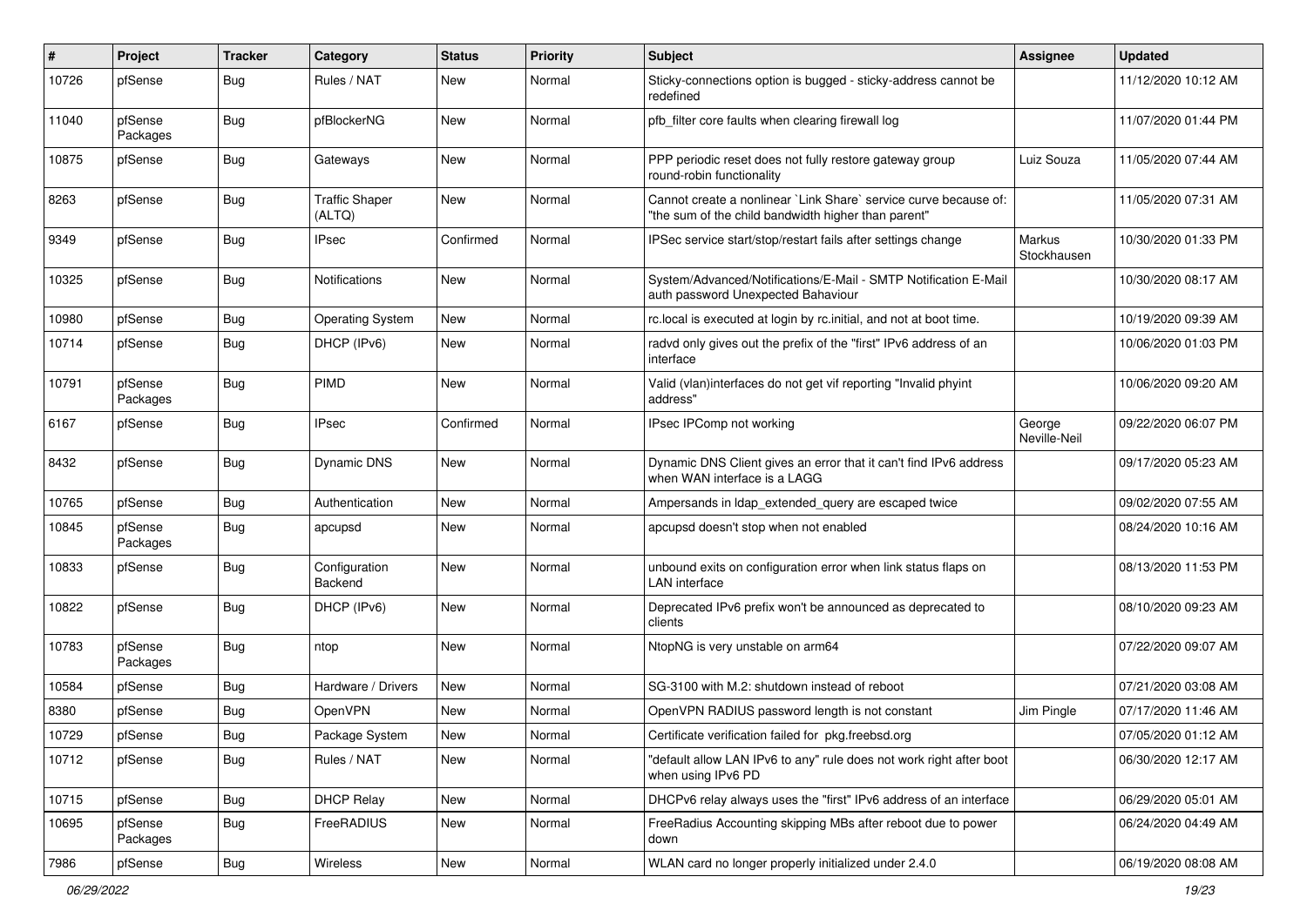| ∦     | Project             | <b>Tracker</b> | Category                     | <b>Status</b> | <b>Priority</b> | <b>Subject</b>                                                                                                                                              | Assignee      | <b>Updated</b>      |
|-------|---------------------|----------------|------------------------------|---------------|-----------------|-------------------------------------------------------------------------------------------------------------------------------------------------------------|---------------|---------------------|
| 8087  | pfSense             | <b>Bug</b>     | Authentication               | New           | Normal          | Provide Calling-Station-ID to RADIUS backed VPN connections                                                                                                 |               | 06/06/2020 05:36 AM |
| 10601 | pfSense<br>Packages | Bug            | Status Monitoring            | New           | Normal          | Dashboard->Traffic Graphs Scale is capped for outbound                                                                                                      |               | 05/29/2020 10:13 AM |
| 10606 | pfSense<br>Packages | Bug            | Snort                        | <b>New</b>    | Normal          | Snort Inline stopped working after upgrade to FreeBSD 12.1<br>(network traffic blocked after heavy load randomly)                                           |               | 05/28/2020 10:06 AM |
| 10577 | pfSense             | Bug            | Hardware / Drivers           | Feedback      | Normal          | intel x553 (c3000 chipset) loading x520 driver                                                                                                              |               | 05/28/2020 03:59 AM |
| 10590 | pfSense<br>Packages | <b>Bug</b>     | pfBlockerNG                  | New           | Normal          | pfBlockerNG: Invalid argument supplied for foreach()                                                                                                        |               | 05/26/2020 08:22 AM |
| 8324  | pfSense             | <b>Bug</b>     | Hardware / Drivers           | <b>New</b>    | Normal          | bxe cards require promisc for OSPF                                                                                                                          | Luiz Souza    | 05/25/2020 03:19 PM |
| 9139  | pfSense<br>Packages | <b>Bug</b>     | Telegraf                     | New           | Normal          | telegraf: add ping for default gateway(s)                                                                                                                   |               | 05/21/2020 04:23 PM |
| 8343  | pfSense             | <b>Bug</b>     | Gateways                     | <b>New</b>    | Normal          | Gateway Routes (Default Routes) not removed in Kernel when<br>removed from GUI                                                                              |               | 05/14/2020 01:22 AM |
| 10503 | pfSense<br>Packages | <b>Bug</b>     | <b>FRR</b>                   | <b>New</b>    | Normal          | Flapping any GW in multi-WAN influences restating all IPsec<br>tunnels in FRR which leads to dropping all IPsec VTI static routes<br>and related BGP issues |               | 05/08/2020 07:51 PM |
| 10493 | pfSense             | Bug            | <b>IPsec</b>                 | New           | Normal          | filter get vpns list() issues                                                                                                                               |               | 05/06/2020 01:07 AM |
| 10526 | pfSense<br>Packages | <b>Bug</b>     | pfBlockerNG                  | <b>New</b>    | Normal          | Package pfBlockerNG Crashes on Alert view                                                                                                                   |               | 05/04/2020 08:59 AM |
| 10487 | pfSense<br>Packages | <b>Bug</b>     | Telegraf                     | <b>New</b>    | Normal          | Telegraf package not sending logs to influxdb server                                                                                                        |               | 05/03/2020 07:09 PM |
| 9537  | pfSense<br>Packages | <b>Bug</b>     | <b>Status Traffic Totals</b> | <b>New</b>    | Normal          | One month offset in displayed data between time changes                                                                                                     | Jared Dillard | 05/01/2020 08:27 AM |
| 10000 | pfSense             | <b>Bug</b>     | Dynamic DNS                  | <b>New</b>    | Normal          | Azure Dynamic DNS A and AAAA Records for Apex Zone                                                                                                          |               | 03/31/2020 09:03 AM |
| 10370 | pfSense<br>Packages | Bug            | ntop                         | New           | Normal          | ntopng Timeseries not send to InfluxDB                                                                                                                      |               | 03/30/2020 09:42 AM |
| 9179  | pfSense             | <b>Bug</b>     | <b>NAT Reflection</b>        | <b>New</b>    | Normal          | NAT reflection fix implemented for #8604 is causing WebUI and<br>XMLRPC to fail on slave                                                                    |               | 03/27/2020 08:01 PM |
| 6481  | pfSense             | <b>Bug</b>     | <b>IPsec</b>                 | <b>New</b>    | Normal          | loading EAP_RADIUS method failed                                                                                                                            |               | 03/24/2020 04:25 PM |
| 10342 | pfSense             | Bug            | <b>DNS Resolver</b>          | New           | Normal          | Unbound domain overrides stop resolving periodically. They only<br>resume after the service has been restarted.                                             |               | 03/13/2020 10:35 AM |
| 10310 | pfSense             | <b>Bug</b>     | Upgrade                      | New           | Normal          | Systems with low RAM and several packages may temporarily fail<br>to load large tables after an upgrade                                                     |               | 03/03/2020 07:55 AM |
| 10279 | pfSense<br>Packages | Bug            | open-vm-tools                | New           | Normal          | pfSense's OpenVM Tools on ESXi 6.7 no longer provides guest<br>vm functionality                                                                             |               | 03/01/2020 06:07 PM |
| 10292 | pfSense<br>Packages | <b>Bug</b>     | Suricata                     | New           | Normal          | Suricata not respecting SID Mgmt list                                                                                                                       |               | 02/27/2020 01:02 PM |
| 10294 | pfSense<br>Packages | Bug            | <b>FRR</b>                   | New           | Normal          | FRR Route Counts Incorrect on Status Page                                                                                                                   | Jim Pingle    | 02/26/2020 11:08 AM |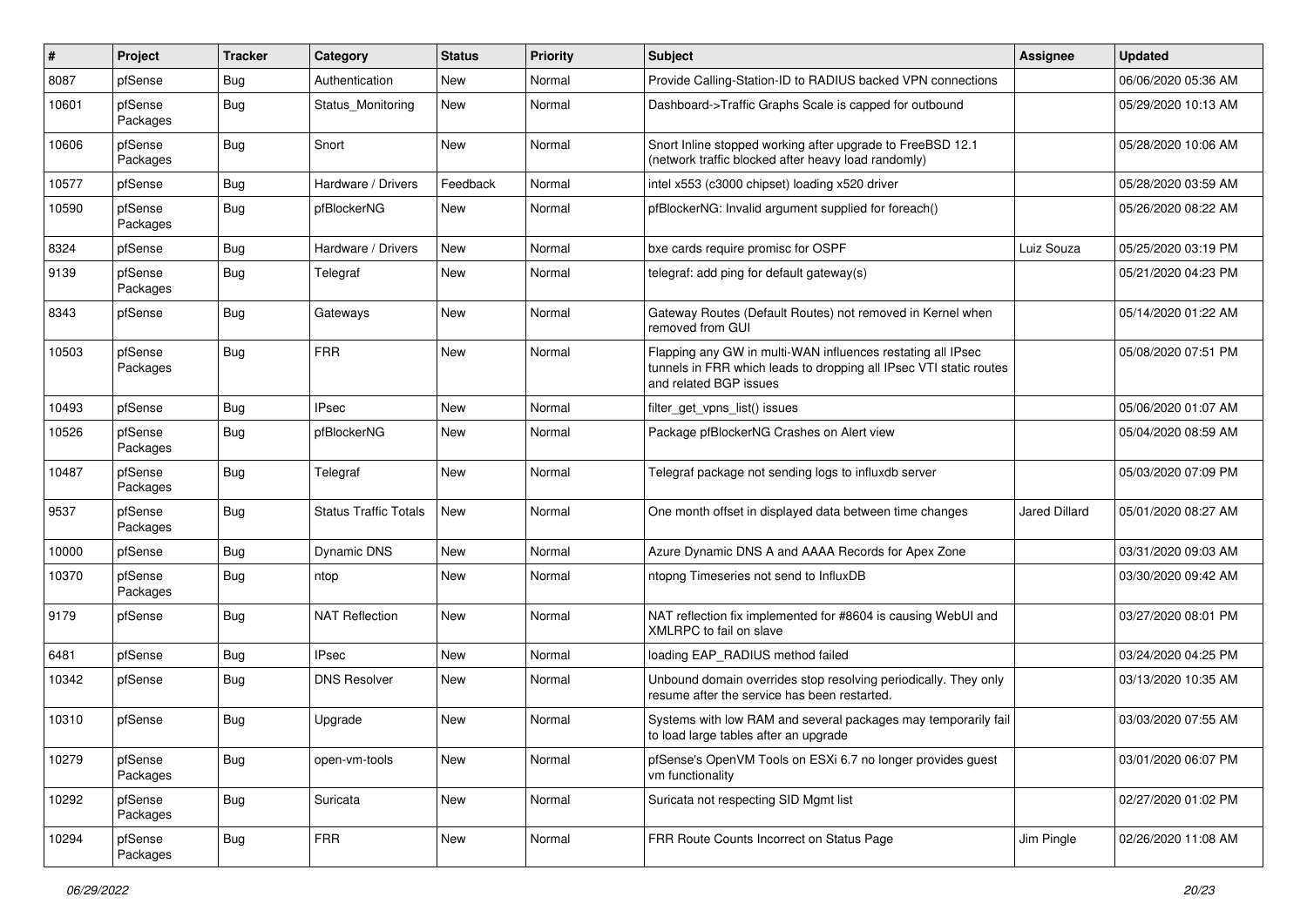| #     | Project             | <b>Tracker</b> | Category              | <b>Status</b> | Priority | Subject                                                                                              | Assignee   | <b>Updated</b>      |
|-------|---------------------|----------------|-----------------------|---------------|----------|------------------------------------------------------------------------------------------------------|------------|---------------------|
| 10278 | pfSense<br>Packages | Bug            | pfBlockerNG           | New           | Normal   | pfBlockerNG: Formatting issue on DNSBL stats page                                                    |            | 02/24/2020 01:36 PM |
| 10277 | pfSense             | Bug            | Web Interface         | New           | Normal   | Sorting the log entries does not use year value                                                      |            | 02/24/2020 07:46 AM |
| 9934  | pfSense<br>Packages | Bug            | Suricata              | New           | Normal   | suricata update kills WAN interface                                                                  |            | 02/20/2020 09:17 AM |
| 10271 | pfSense             | Bug            | Web Interface         | <b>New</b>    | Normal   | Large number of VLAN/LANs make "Interfaces" menu hard to<br>access                                   |            | 02/20/2020 04:46 AM |
| 7420  | pfSense             | <b>Bug</b>     | <b>IPsec</b>          | <b>New</b>    | Normal   | ipsec status freezing                                                                                |            | 02/13/2020 09:09 AM |
| 10253 | pfSense<br>Packages | Bug            | pfBlockerNG           | New           | Normal   | pfblockerng-devel uses user interface for VIP causing issues with<br>other services                  |            | 02/11/2020 09:17 AM |
| 8770  | pfSense             | Bug            | Interfaces            | New           | Normal   | QinQ interfaces always show as active                                                                |            | 02/01/2020 09:47 AM |
| 3312  | pfSense             | <b>Bug</b>     | <b>IPsec</b>          | New           | Normal   | Gateway on IPsec rules is not functional in pf                                                       |            | 01/28/2020 10:09 PM |
| 10188 | pfSense<br>Packages | <b>Bug</b>     | pfBlockerNG           | <b>New</b>    | Normal   | Reputation tab is not working                                                                        |            | 01/24/2020 10:06 AM |
| 10164 | pfSense<br>Packages | Bug            | pfBlockerNG           | New           | Normal   | pfBlockerNG dashboard widget position is not maintained when<br>updating                             |            | 01/06/2020 10:06 AM |
| 10150 | pfSense             | <b>Bug</b>     | <b>IGMP Proxy</b>     | <b>New</b>    | Normal   | IGMP Proxy does not scale to hundreds of streams                                                     |            | 01/03/2020 02:56 AM |
| 10143 | pfSense             | <b>Bug</b>     | <b>DNS Resolver</b>   | New           | Normal   | System hostname DNS entry is assigned to the wrong IP on<br>multi-wan setups                         |            | 12/31/2019 02:33 PM |
| 9676  | pfSense<br>Packages | Bug            | pfBlockerNG           | <b>New</b>    | Normal   | AS lookup fails                                                                                      |            | 12/26/2019 12:17 AM |
| 9999  | pfSense<br>Packages | Bug            | pfBlockerNG           | <b>New</b>    | Normal   | unbound fatal error if System Domain in DNSBL and System<br>Domain Local Zone Type is Redirect       |            | 12/25/2019 08:10 AM |
| 9566  | pfSense             | <b>Bug</b>     | <b>Traffic Graphs</b> | <b>New</b>    | Normal   | Traffic graph displays traffic incorrectly                                                           |            | 11/18/2019 07:54 AM |
| 9497  | pfSense<br>Packages | Bug            | AWS VPC               | New           | Normal   | AWS VPN Wizard: WebGUI times out.                                                                    |            | 11/13/2019 10:07 AM |
| 9286  | pfSense<br>Packages | <b>Bug</b>     | squidguard            | <b>New</b>    | Normal   | squidGuard - Unable to change IP for sgerror.php URL in<br>configuration                             |            | 11/13/2019 10:07 AM |
| 9805  | pfSense             | <b>Bug</b>     | <b>Dynamic DNS</b>    | <b>New</b>    | Normal   | dynDNS cloudflare multiple entries                                                                   |            | 10/02/2019 04:51 PM |
| 8315  | pfSense<br>Packages | Bug            | Mail report           | Feedback      | Normal   | Mail Report mail_report_send() behavior different than<br>notify_via_smtp()                          | Jim Pingle | 09/24/2019 10:12 AM |
| 6668  | pfSense             | <b>Bug</b>     | <b>IPsec</b>          | Feedback      | Normal   | IPSec tunnel + L2TP/IPSec VPN - wrong PSK chosen by pfSense                                          |            | 09/21/2019 02:07 AM |
| 9737  | pfSense             | Bug            | <b>Traffic Graphs</b> | New           | Normal   | traffic-graphs.js shows incorrect units inside the chart                                             |            | 09/09/2019 06:35 AM |
| 9707  | pfSense<br>Packages | <b>Bug</b>     | pfBlockerNG           | New           | Normal   | Some networks already existing in deny Feeds are not stopped<br>even if existing in custom deny list |            | 08/28/2019 10:03 AM |
| 9698  | pfSense             | Bug            | RRD Graphs            | New           | Normal   | Monitoring graphs do not retain state after auto-refresh                                             |            | 08/26/2019 02:09 AM |
| 7977  | pfSense             | <b>Bug</b>     | Translations          | New           | Normal   | English text shown in stead of translated text (Routing - Gateway<br>groups - edit)                  |            | 08/21/2019 11:28 AM |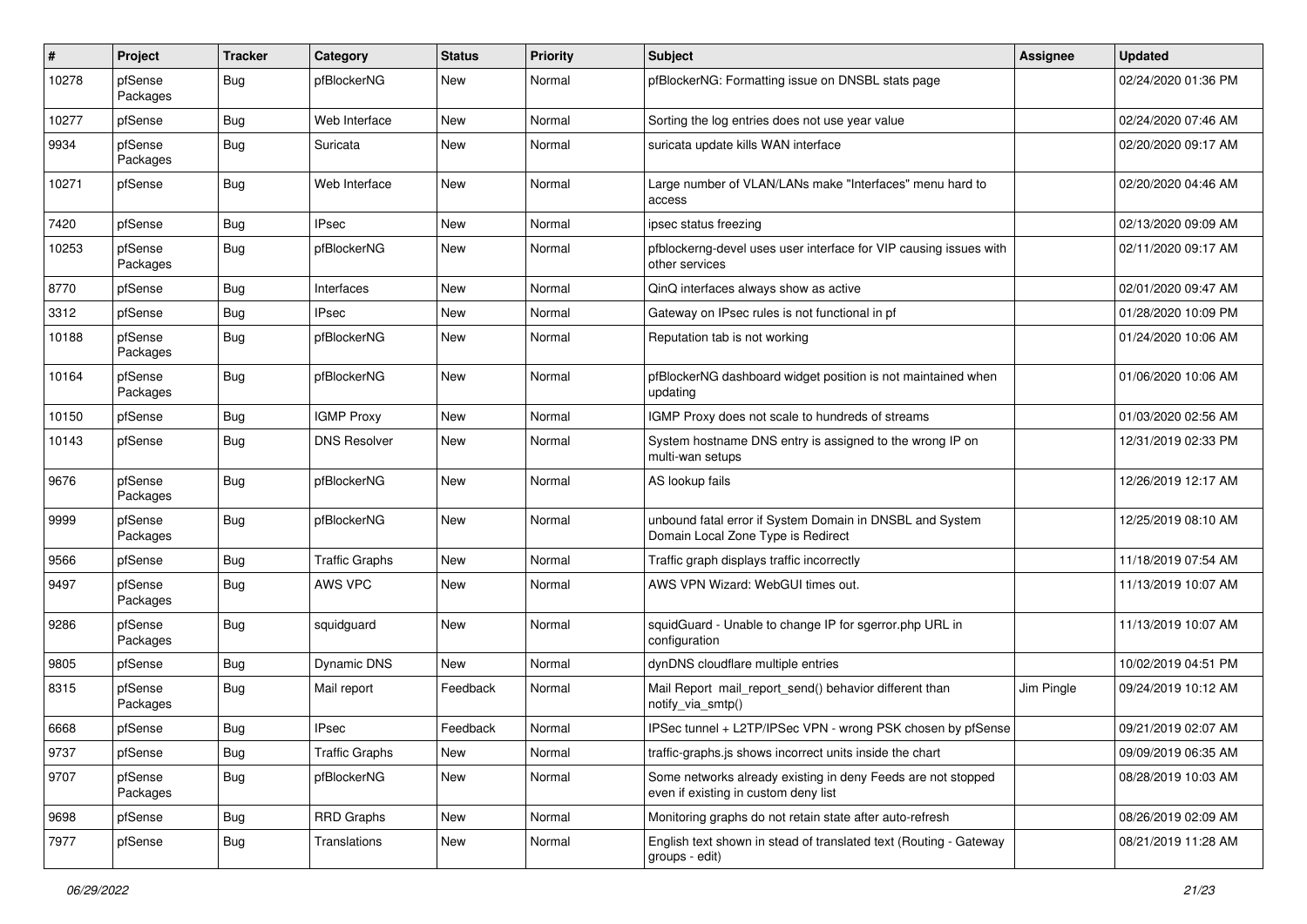| #    | Project             | <b>Tracker</b> | Category                                        | <b>Status</b> | <b>Priority</b> | <b>Subject</b>                                                                                           | <b>Assignee</b> | <b>Updated</b>      |
|------|---------------------|----------------|-------------------------------------------------|---------------|-----------------|----------------------------------------------------------------------------------------------------------|-----------------|---------------------|
| 8335 | pfSense             | Bug            | LAGG Interfaces                                 | <b>New</b>    | Normal          | System hang with LACP downlink to UniFi switch                                                           |                 | 08/21/2019 11:18 AM |
| 9453 | pfSense             | <b>Bug</b>     | <b>LAGG Interfaces</b>                          | <b>New</b>    | Normal          | VLAN Interfaces on LAGG get orphaned at boot                                                             |                 | 08/21/2019 11:16 AM |
| 7665 | pfSense             | Bug            | Aliases / Tables                                | <b>New</b>    | Normal          | Host range validation for Aliases is not strict enough                                                   |                 | 08/21/2019 11:01 AM |
| 3771 | pfSense             | <b>Bug</b>     | DHCP (IPv4)                                     | <b>New</b>    | Normal          | Webinterface and dhcpdcrashes with 500+ static leases                                                    |                 | 08/21/2019 09:26 AM |
| 9101 | pfSense             | <b>Bug</b>     | <b>Traffic Graphs</b>                           | <b>New</b>    | Normal          | Traffic Graphs/Dashboard Slows Downloads Being Performed by<br>the Same Firefox Browser                  |                 | 08/21/2019 09:18 AM |
| 8614 | pfSense             | <b>Bug</b>     | DHCP (IPv4)                                     | <b>New</b>    | Normal          | Cannot remove Additional BOOTP/DHCP Options                                                              |                 | 08/21/2019 09:15 AM |
| 7082 | pfSense             | <b>Bug</b>     | Package System                                  | <b>New</b>    | Normal          | pkg edit.php - impossible to use default value with rowhelperfield                                       |                 | 08/21/2019 09:15 AM |
| 7195 | pfSense             | Bug            | Package System                                  | <b>New</b>    | Normal          | pkg_edit.php - < checkenablefields > tag has no effect on fields<br>other than checkbox/input            |                 | 08/21/2019 09:15 AM |
| 8095 | pfSense             | Bug            | Translations                                    | <b>New</b>    | Normal          | Unescaped simple quotes break JavaScript features when the<br>French translation is enabled              |                 | 08/21/2019 09:06 AM |
| 7373 | pfSense             | <b>Bug</b>     | Rules / NAT                                     | <b>New</b>    | Normal          | Firewall schedules GUI needs to be redone from scratch                                                   |                 | 08/21/2019 08:56 AM |
| 7172 | pfSense             | Bug            | DHCP (IPv4)                                     | <b>New</b>    | Normal          | Sorting by hostname in Services > DHCP Server > LAN should<br>be "natural" (alphanumeric friendly)       |                 | 08/20/2019 03:47 PM |
| 8570 | pfSense             | <b>Bug</b>     | <b>XML Parser</b>                               | <b>New</b>    | Normal          | Empty (dn)shaper config gets populated with newline                                                      |                 | 08/20/2019 02:45 PM |
| 6295 | pfSense             | <b>Bug</b>     | <b>Traffic Shaper</b><br>(Limiters)             | <b>New</b>    | Normal          | Crash upon applying CODELQ to untagged parent interface when Luiz Souza<br>also applied to daughter VLAN |                 | 08/20/2019 02:44 PM |
| 7303 | pfSense             | Bug            | <b>IPv6 Router</b><br>Advertisements<br>(RADVD) | <b>New</b>    | Normal          | ipv6 connectivity lost on pfSense reboot                                                                 |                 | 08/20/2019 12:23 PM |
| 8512 | pfSense             | Bug            | PPP Interfaces                                  | <b>New</b>    | Normal          | PPPoE reconnect fails after interface flap                                                               |                 | 08/20/2019 10:06 AM |
| 8804 | pfSense             | Bug            | PPP Interfaces                                  | <b>New</b>    | Normal          | Netgate SG-1000 PPPoE Keepalives not prioritized, internet<br>drops                                      |                 | 08/20/2019 10:06 AM |
| 9192 | pfSense             | Bug            | PPP Interfaces                                  | <b>New</b>    | Normal          | PPPoE daemon selects wrong interface                                                                     |                 | 08/20/2019 10:05 AM |
| 9662 | pfSense<br>Packages | <b>Bug</b>     | pfBlockerNG                                     | <b>New</b>    | Normal          | PfblockerNG do not update after pfsense reboot and wait for next<br>cron task                            |                 | 08/20/2019 09:00 AM |
| 9690 | pfSense             | <b>Bug</b>     | Interfaces                                      | <b>New</b>    | Normal          | Ethernet flow control should be disabled by default                                                      |                 | 08/19/2019 06:45 PM |
| 7286 | pfSense             | <b>Bug</b>     | OpenVPN                                         | Incomplete    | Normal          | OpenVPN client is unreliable when you have multiple tunnels                                              |                 | 08/19/2019 03:28 PM |
| 9495 | pfSense<br>Packages | <b>Bug</b>     | AWS VPC                                         | New           | Normal          | AWS VPC VPN wizard produces incorrect config (SHA256 should<br>be SHA1)                                  |                 | 08/19/2019 02:45 PM |
| 7964 | pfSense             | <b>Bug</b>     | Multi-WAN                                       | New           | Normal          | Restart openvpn on gateway switching                                                                     |                 | 08/19/2019 12:35 PM |
| 7757 | pfSense             | <b>Bug</b>     | Backup / Restore                                | New           | Normal          | Auto Config Backup fails to upload unless Default Gateway is up                                          |                 | 08/16/2019 12:47 PM |
| 9585 | pfSense             | <b>Bug</b>     | Interfaces                                      | New           | Normal          | 6RD: Unable to reach hosts on within same 6rd-domain                                                     |                 | 08/14/2019 02:39 PM |
| 9343 | pfSense             | Bug            | DHCP (IPv4)                                     | New           | Normal          | diag_arp.php times out with large DHCPD leases table                                                     |                 | 08/14/2019 01:19 PM |
| 9167 | pfSense             | Bug            | Rules / NAT                                     | New           | Normal          | Some Important ICMPv6 Traffic Not Allowed by Default Rules                                               |                 | 08/14/2019 01:00 PM |